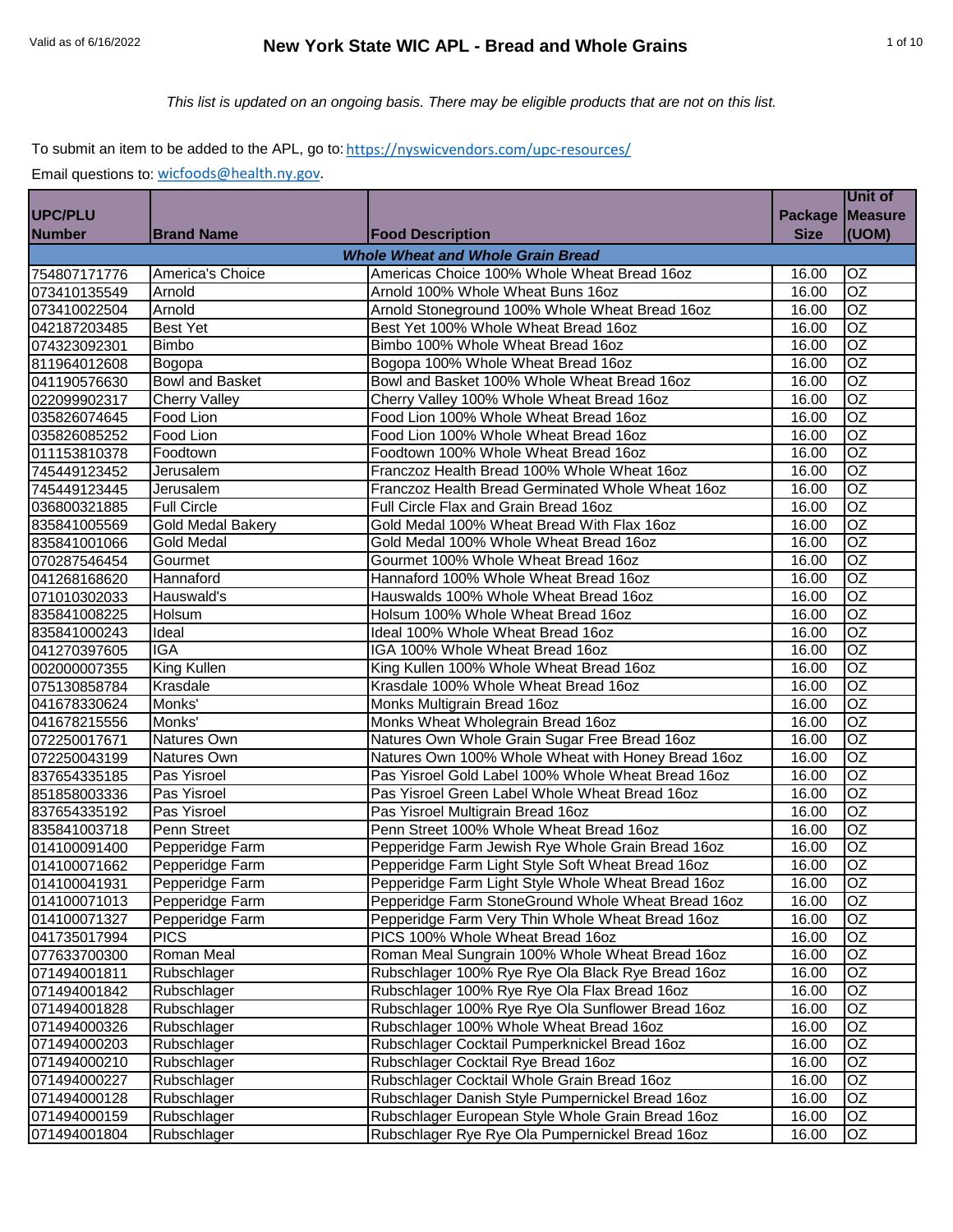|                |                           |                                                    |                | Unit of         |
|----------------|---------------------------|----------------------------------------------------|----------------|-----------------|
| <b>UPC/PLU</b> |                           |                                                    | <b>Package</b> | <b>Measure</b>  |
| <b>Number</b>  | <b>Brand Name</b>         | <b>Food Description</b>                            | <b>Size</b>    | (UOM)           |
| 071494000135   | Rubschlager               | Rubschlager Westphalian Pumperknickel Bread 16oz   | 16.00          | OZ              |
| 072945611030   | Sara Lee                  | Sara Lee 100% Whole Wheat Bread 16oz               | 16.00          | OZ              |
| 071010120040   | Schmidt Old Tyme          | Schmidt Old Tyme 100% Whole Wheat Bread 16oz       | 16.00          | $\overline{OZ}$ |
| 071319000296   | Schwebel's                | Schwebels 100% Whole Wheat Bread 16oz              | 16.00          | $\overline{OZ}$ |
| 041190570096   | <b>ShopRite</b>           | ShopRite 100% Whole Wheat Bread 16oz               | 16.00          | $\overline{OZ}$ |
| 021130182305   | <b>Signature Select</b>   | Signature Select 100% Whole Wheat Bread 16oz       | 16.00          | $\overline{OZ}$ |
| 033454002016   | <b>Sterns</b>             | Sterns 100% Whole Wheat Bread 16oz                 | 16.00          | $\overline{OZ}$ |
| 033454002023   | Stern's                   | Sterns Whole Wheat Bread 16oz                      | 16.00          | OZ              |
| 033454002085   | Stern's                   | <b>Sterns Whole Wheat Rolls 16oz</b>               | 16.00          | $\overline{OZ}$ |
| 688267134029   | Stop and Shop             | Stop and Shop 100% Whole Wheat Bread 16oz          | 16.00          | <b>OZ</b>       |
| 835841003619   | Stop and Shop             | Stop and Shop In Store Whole Wheat Bread 16oz      | 16.00          | <b>OZ</b>       |
| 688267094811   | Stop and Shop             | Stop and Shop No Salt Added Whole Wheat Bread 16oz | 16.00          | OZ              |
| 022099902287   | Super Bread V             | Super Bread V 100% Whole Wheat Bread 16oz          | 16.00          | OZ              |
| 070784006154   | <b>Tops</b>               | Tops 100% Whole Wheat Bread 16oz                   | 16.00          | OZ              |
| 073296027686   | <b>Urban Meadow</b>       | Urban Meadow 100% Whole Wheat Bread 16oz           | 16.00          | OZ              |
| 041497001255   | <b>Weis Quality</b>       | Weis Quality 100% Whole Wheat Bread 16oz           | 16.00          | $\overline{OZ}$ |
| 736613104896   | <b>Windmill Farms</b>     | Windmill Farms Whole Wheat Hamotzie Bread 16oz     | 16.00          | $\overline{OZ}$ |
| 736613100171   | <b>Windmill Farms</b>     | Windmill Farms Whole Wheat Mezonos Bread 16oz      | 16.00          | $\overline{OZ}$ |
| 736613208761   | <b>Windmill Farms</b>     | Windmill Farms Whole Wheat Rolls 16oz              | 16.00          | $\overline{OZ}$ |
| 072250011365   | Wonder                    | Wonder Wonder 100% Whole Wheat Bread 16oz          | 16.00          | OZ              |
| 744596500048   | <b>Yossis Pita</b>        | Yossis Pita Multigrain Bread 16oz                  | 16.00          | $\overline{OZ}$ |
| 683715910170   | Zomick's                  | Zomicks 100% Whole Wheat Hamotzie Bread 16oz       | 16.00          | OZ              |
| 683715910101   | Zomick's                  | Zomicks 100% Whole Wheat Mezonos Bread 16oz        | 16.00          | $\overline{OZ}$ |
| 683715910132   | Zomick's                  | Zomicks 100% Whole Wheat Rolls 16oz                | 16.00          | $\overline{OZ}$ |
|                |                           | <b>Brown Rice</b>                                  |                |                 |
| 054800423620   | <b>Bens Original</b>      | Bens Original Boil In Bag Brown Rice 14oz          | 14.00          | OZ              |
| 054800423613   | <b>Bens Original</b>      | Bens Original Instant Whole Grain Brown Rice 14oz  | 14.00          | $\overline{OZ}$ |
| 054800423590   | <b>Bens Original</b>      | Bens Original Whole Grain Brown Rice 16oz          | 16.00          | $\overline{OZ}$ |
| 054800423606   | <b>Bens Original</b>      | Bens Original Whole Grain Brown Rice 32oz          | 32.00          | OZ              |
| 042187402291   | <b>Best Yet</b>           | Best Yet Brown Rice 16oz                           | 16.00          | $\overline{OZ}$ |
| 042187550596   | <b>Best Yet</b>           | Best Yet Instant Brown Rice 14oz                   | 14.00          | $\overline{OZ}$ |
| 042187008424   | <b>Best Yet</b>           | Best Yet Long Grain Brown Rice 32oz                | 32.00          | <b>OZ</b>       |
| 071771015296   | <b>Blu Ribbon</b>         | Blue Ribbon Brown Rice 16oz                        | 16.00          | OZ              |
| 041190072118   | <b>Bowl and Basket</b>    | Bowl and Basket Long Grain Brown Rice 16oz         | 16.00          | $\overline{OZ}$ |
| 681170226010   | Brad's                    | Brads Organic Brown Rice 32oz                      | 32.00          | $\overline{OZ}$ |
| 681170226119   | Brad's                    | Brads Organic Long Grain Brown Rice 32oz           | 32.00          | <b>OZ</b>       |
| 681170226218   | Brad's                    | Brads Organic Organic Brown Basmati Rice 32oz      | 32.00          | OZ              |
| 072769241208   | C and F                   | C and F Long Grain Brown Rice 16oz                 | 16.00          | OZ              |
| 017400101459   | Carolina                  | Carolina Brown Rice 16oz                           | 16.00          | OZ              |
| 017400105372   | Carolina                  | Carolina Brown Rice 32oz                           | 32.00          | OZ              |
| 017400222574   | Carolina                  | Carolina Jasmine Brown Rice 32oz                   | 32.00          | OZ              |
| 017400140472   | Carolina                  | Carolina Organic Brown Rice 32oz                   | 32.00          | OZ              |
| 017400140830   | Carolina                  | Carolina Organic Brown Rice 32oz                   | 32.00          | OZ              |
| 720794043198   | Delicioso                 | Delicioso Organic Long Grain Brown Rice 32oz       | 32.00          | OZ              |
| 086582380068   | Della                     | Della Organic Long Grain Brown Rice 16oz           | 16.00          | OZ              |
| 072596311037   | Diamond G                 | Diamond G Brown Rice 32oz                          | 32.00          | $\overline{OZ}$ |
| 011152156828   | Dynasty                   | Dynasty Brown Jasmine Rice 32oz                    | 32.00          | OZ              |
| 041303005231   | <b>Essential Everyday</b> | Essential Everyday Instant Brown Rice 14oz         | 14.00          | OZ              |
| 041303005033   | <b>Essential Everyday</b> | Essential Everyday Long Grain Brown Rice 16oz      | 16.00          | OZ              |
| 036800307179   | Food Club                 | Food Club Brown Rice 14oz                          | 14.00          | OZ              |
| 036800137042   | Food Club                 | Food Club Brown Rice 16oz                          | 16.00          | OZ              |
| 036800331754   | Food Club                 | Food Club Instant Brown Rice 14oz                  | 14.00          | OZ              |
| 036800471177   | Food Club                 | Food Club Long Grain Brown Rice 28oz               | 28.00          | OZ              |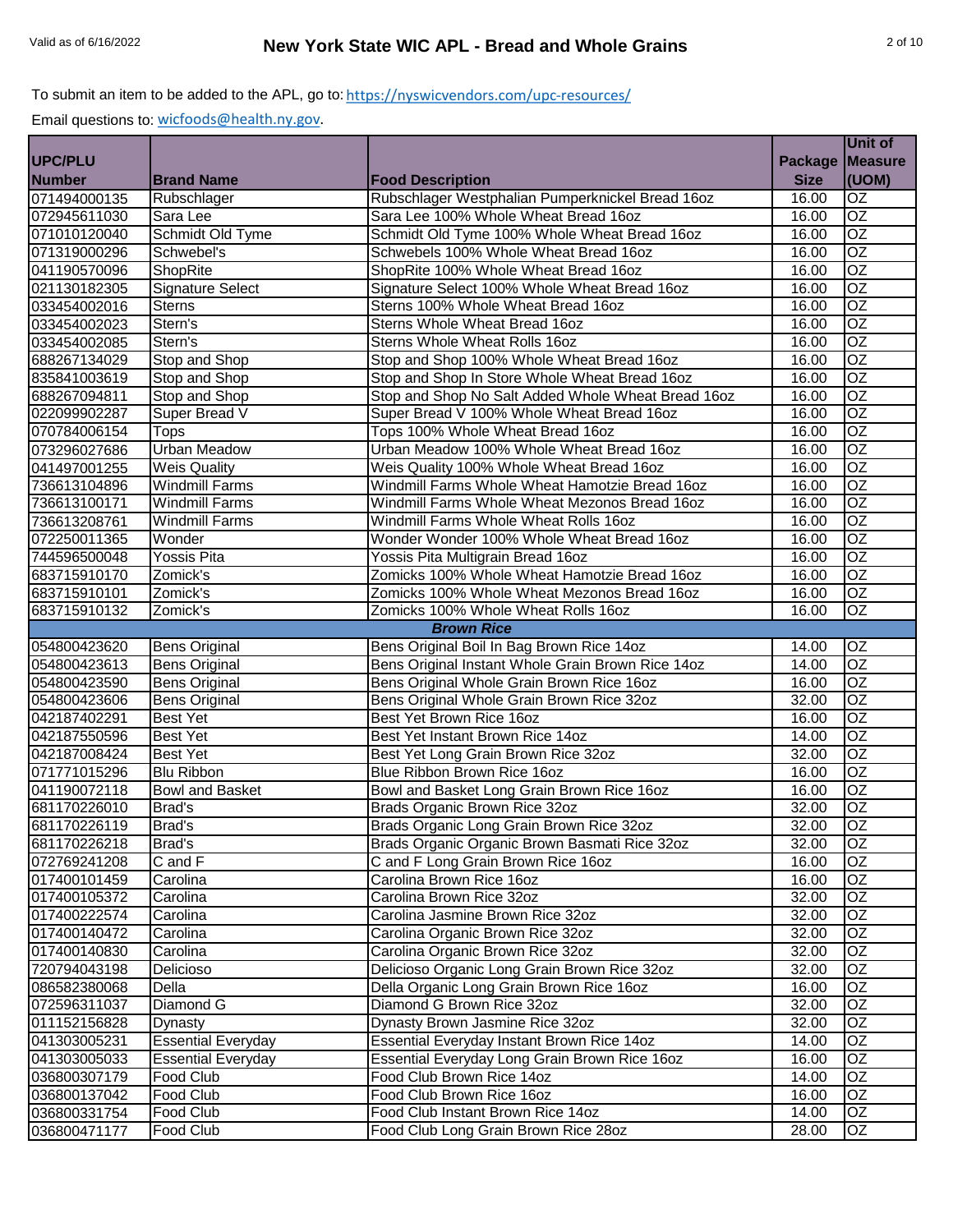|                |                           |                                                   |                 | <b>Unit of</b>  |
|----------------|---------------------------|---------------------------------------------------|-----------------|-----------------|
| <b>UPC/PLU</b> |                           |                                                   | Package Measure |                 |
| <b>Number</b>  | <b>Brand Name</b>         | <b>Food Description</b>                           | <b>Size</b>     | (UOM)           |
| 036800830219   | <b>Food Club</b>          | Food Club Long Grain Brown Rice 32oz              | 32.00           | <b>OZ</b>       |
| 035826091291   | Food Lion                 | Food Lion Boil In Bag Brown Rice 14oz             | 14.00           | $\overline{OZ}$ |
| 035826091314   | Food Lion                 | Food Lion Instant Long Grain Brown Rice 14oz      | 14.00           | $\overline{OZ}$ |
| 035826091307   | Food Lion                 | Food Lion Natural Long Grain Brown Rice 16oz      | 16.00           | $\overline{OZ}$ |
| 011153300886   | Foodtown                  | Foodtown Whole Grain Brown Rice 32oz              | 32.00           | $\overline{OZ}$ |
| 842798100315   | <b>Freedoms Choice</b>    | Freedoms Choice Instant Brown Rice 14oz           | 14.00           | $\overline{OZ}$ |
| 842798100254   | <b>Freedoms Choice</b>    | Freedoms Choice Instant Brown Rice 28oz           | 28.00           | OZ              |
| 842798100292   | <b>Freedoms Choice</b>    | Freedoms Choice Long Grain Brown Rice 16oz        | 16.00           | OZ              |
| 036800072442   | <b>Full Circle</b>        | Full Circle Organic Brown Basmati Rice 32oz       | 32.00           | OZ              |
| 036800072428   | <b>Full Circle</b>        | Full Circle Organic Long Grain Brown Rice 32oz    | 32.00           | $\overline{OZ}$ |
| 688267197192   | Giant                     | Giant Brown Rice 16oz                             | 16.00           | OZ              |
| 030034033996   | <b>Giant Eagle</b>        | Giant Eagle Long Grain Brown Rice 32oz            | 32.00           | OZ              |
| 085239053300   | Good and Gather           | Good and Gather Brown Rice 16oz                   | 16.00           | <b>OZ</b>       |
| 085239053317   | Good and Gather           | Good and Gather Brown Rice 32oz                   | 32.00           | $\overline{OZ}$ |
| 085239053379   | Good and Gather           | Good and Gather Instant Brown Rice 14oz           | 14.00           | $\overline{OZ}$ |
| 041331026154   | Goya                      | Goya Brown Jasmine Rice 32oz                      | 32.00           | OZ              |
| 041331026130   | Goya                      | Goya Brown Rice 16oz                              | 16.00           | $\overline{OZ}$ |
| 041331026123   | Goya                      | Goya Brown Rice 32oz                              | 32.00           | $\overline{OZ}$ |
| 041331026116   | Goya                      | Goya Organic Long Grain Brown Rice 32oz           | 32.00           | OZ              |
| 078742030456   | <b>Great Value</b>        | Great Value Boil In Bag Brown Rice 14oz           | 14.00           | OZ              |
| 078742229652   | <b>Great Value</b>        | Great Value Instant Brown Rice 14oz               | 14.00           | $\overline{OZ}$ |
| 078742122229   | <b>Great Value</b>        | Great Value Long Grain Brown Rice 16oz            | 16.00           | OZ              |
| 078742077840   | <b>Great Value</b>        | Great Value Long Grain Brown Rice 32oz            | 32.00           | <b>OZ</b>       |
| 720579728012   | <b>Gulf Pacific</b>       | Gulf Pacific Brown Rice 16oz                      | 16.00           | OZ              |
| 720579903563   | <b>Gulf Pacific</b>       | Gulf Pacific Brown Rice Boil in Bag 14oz          | 14.00           | OZ              |
| 720579903549   | <b>Gulf Pacific</b>       | Gulf Pacific Instant Brown Rice 14oz              | 14.00           | OZ              |
| 041268196173   | Hannaford                 | Hannaford Boil in Bag Brown Rice 14oz             | 14.00           | $\overline{OZ}$ |
| 041268196180   | Hannaford                 | Hannaford Long Grain Brown Rice 16oz              | 16.00           | $\overline{OZ}$ |
| 041268196197   | Hannaford                 | Hannaford Long Grain Instant Brown Rice 14oz      | 14.00           | $\overline{OZ}$ |
| 810042131279   | <b>Health and Harvest</b> | Health and Harvest Instant Brown Rice 14oz        | 14.00           | $\overline{OZ}$ |
| 070787602346   | Hinode                    | Hinode Extra Long Grain Brown Rice 28oz           | 28.00           | $\overline{OZ}$ |
| 050700555935   | Hy Top                    | Hy Top Long Grain Brown Rice 16oz                 | 16.00           | $\overline{OZ}$ |
| 075669110575   | Iberia                    | Iberia Long Grain Brown Rice 16oz                 | 16.00           | OZ              |
| 075669110582   | <b>Iberia</b>             | Iberia Long Grain Brown Rice 16oz                 | 16.00           | OZ              |
| 041270004121   | <b>IGA</b>                | IGA Instant Long Grain Brown Rice 14oz            | 14.00           | OZ              |
| 041270020626   | <b>IGA</b>                | IGA Long Grain Brown Rice 16oz                    | 16.00           | <b>OZ</b>       |
| 857683008171   | Jack and the Beanstalk    | Jack and the Beanstalk Long Grain Brown Rice 16oz | 16.00           | OZ              |
| 071187000909   | Jack Rabbit               | Jack Rabbit Long Grain Brown Rice 16oz            | 16.00           | <b>OZ</b>       |
| 073296717556   | <b>Key Foods</b>          | Key Foods Brown Rice 32oz                         | 32.00           | <b>OZ</b>       |
| 075130463889   | Krasdale                  | Krasdale Long Grain Brown Rice 32oz               | 32.00           | OZ.             |
| 075130463896   | Krasdale                  | Krasdale Parboiled Brown Rice 32oz                | 32.00           | OZ              |
| 023545205730   | La Fe                     | La Fe Brown Rice 16oz                             | 16.00           | OZ              |
| 023545205716   | La Fe                     | La Fe Brown Rice 28oz                             | 28.00           | OZ              |
| 071524005475   | La Preferida              | La Preferida Long Grain Brown Rice 16oz           | 16.00           | OZ              |
| 078328012807   | Landau                    | Landau Natural Brown Rice 16oz                    | 16.00           | OZ              |
| 723246116266   | Laxmi Brand               | Laxmi Brand Brown Basmati Rice 32oz               | 32.00           | OZ              |
| 073416401525   | Lundberg                  | Lundberg California Brown Basmati Rice 32oz       | 32.00           | OZ              |
| 073416197619   | Lundberg                  | Lundberg Heirloom Short Grain Brown Rice 32oz     | 32.00           | OZ              |
| 073416004153   | Lundberg                  | Lundberg Long Grain Brown Rice 16oz               | 16.00           | OZ              |
| 073416197626   | Lundberg                  | Lundberg Long Grain Brown Rice 32oz               | 32.00           | OZ              |
| 073416197640   | Lundberg                  | Lundberg Long Grain Brown Rice 32oz               | 32.00           | OZ              |
| 073416003101   | Lundberg                  | Lundberg Organic CA Brown Basmati Rice 16oz       | 16.00           | OZ              |
| 073416402034   | Lundberg                  | Lundberg Organic CA Brown Basmati Rice 32oz       | 32.00           | OZ              |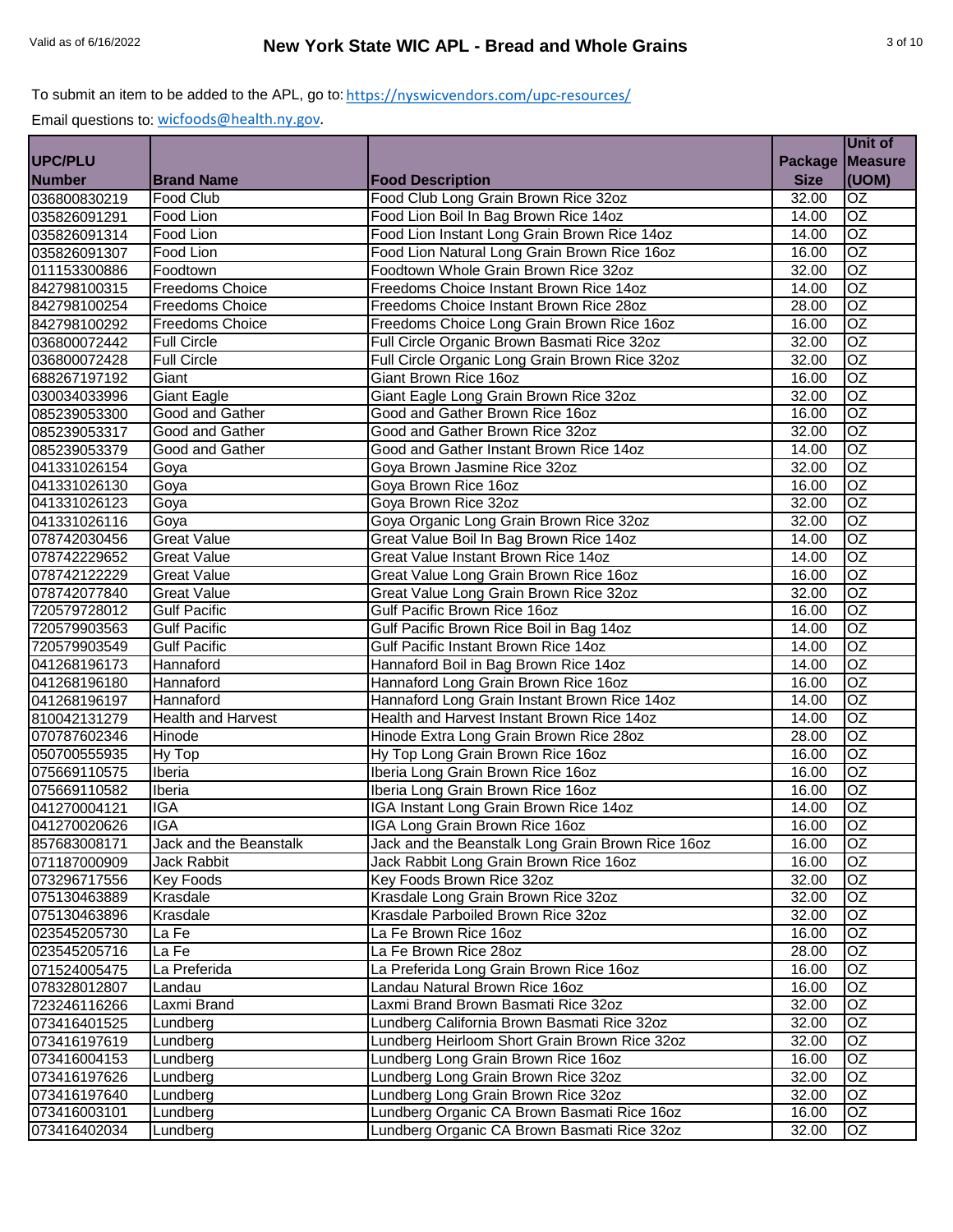|                |                               |                                                   |                | Unit of         |
|----------------|-------------------------------|---------------------------------------------------|----------------|-----------------|
| <b>UPC/PLU</b> |                               |                                                   | <b>Package</b> | <b>Measure</b>  |
| <b>Number</b>  | <b>Brand Name</b>             | <b>Food Description</b>                           | <b>Size</b>    | (UOM)           |
| 073416003125   | Lundberg                      | Lundberg Organic CA Brown Jasmine Rice 16oz       | 16.00          | OZ              |
| 073416040588   | Lundberg                      | Lundberg Organic CA Brown Jasmine Rice 32oz       | 32.00          | OZ              |
| 073416003064   | Lundberg                      | Lundberg Organic Long Grain Brown Rice 16oz       | 16.00          | $\overline{OZ}$ |
| 073416003040   | Lundberg                      | Lundberg Organic Short Grain Brown Rice 16oz      | 16.00          | $\overline{OZ}$ |
| 073416197633   | Lundberg                      | Lundberg Organic Short Grain Brown Rice 32oz      | 32.00          | $\overline{OZ}$ |
| 073416004108   | Lundberg                      | Lundberg Short Grain Brown Rice 16oz              | 16.00          | $\overline{OZ}$ |
| 020843110278   | Maha                          | Maha Brown Basmati Rice 32oz                      | 32.00          | $\overline{OZ}$ |
| 017400105105   | Mahatma                       | Mahatma Brown Rice 16oz                           | 16.00          | OZ              |
| 017400105358   | Mahatma                       | Mahatma Whole Grain Brown Rice 32oz               | 32.00          | $\overline{OZ}$ |
| 085239346419   | Market Pantry                 | Market Pantry Instant Brown Rice 14oz             | 14.00          | <b>OZ</b>       |
| 085239340264   | <b>Market Pantry</b>          | Market Pantry Long Grain Brown Rice 16oz          | 16.00          | <b>OZ</b>       |
| 020843110285   | Maya                          | Maya Brown Rice 32oz                              | 32.00          | OZ              |
| 017400118457   | Minute                        | Minute Brown Rice 14oz                            | 14.00          | OZ              |
| 017400140366   | Minute                        | Minute Brown Rice Family Bowl 16oz                | 16.00          | $\overline{OZ}$ |
| 017400118501   | Minute                        | Minute Instant Brown Rice 28oz                    | 28.00          | OZ              |
| 725439110310   | <b>My Essentials</b>          | My Essentials Natural Brown Rice 16oz             | 16.00          | $\overline{OZ}$ |
| 851559003383   | <b>Natural Earth Products</b> | Natural Earth Products Brown Rice 16oz            | 16.00          | $\overline{OZ}$ |
| 725439946230   | <b>Natures Place</b>          | Natures Place Organic Long Grain Brown Rice 32oz  | 32.00          | $\overline{OZ}$ |
| 688267141263   | Nature's Promise              | Natures Promise Brown Rice 32oz                   | 32.00          | $\overline{OZ}$ |
| 011152149585   | Nishiki                       | Nishiki Premium Brown Rice 32oz                   | 32.00          | OZ              |
| 079893411507   | O Organics                    | O Organics Brown Basmati Rice 30oz                | 30.00          | OZ              |
| 070253468384   | <b>Our Family</b>             | Our Family Long Grain Brown Rice 16oz             | 16.00          | OZ              |
| 070253468032   | <b>Our Family</b>             | Our Family Long Grain Brown Rice 32oz             | 32.00          | OZ              |
| 876941004601   | Pampa                         | Pampa Whole Grain Brown Rice 32oz                 | 32.00          | OZ              |
| 050700556017   | Parade                        | Parade Brown Rice 16oz                            | 16.00          | OZ              |
| 050700565736   | Parade                        | Parade Long Grain Brown Rice 16oz                 | 16.00          | OZ              |
| 041735064134   | Price Chopper                 | Price Chopper Brown Rice 14oz                     | 14.00          | $\overline{OZ}$ |
| 041735140470   | Price Chopper                 | Price Chopper Instant Brown Rice 14oz             | 14.00          | $\overline{OZ}$ |
| 041735140487   | Price Chopper                 | Price Chopper Long Grain Brown Rice 32oz          | 32.00          | $\overline{OZ}$ |
| 041190759415   | <b>Price Rite</b>             | Price Rite Natural Long Grain Brown Rice 32oz     | 32.00          | $\overline{OZ}$ |
| 640034007349   | <b>Quality Choice</b>         | Quality Choice Brown Rice 16oz                    | 16.00          | $\overline{OZ}$ |
| 081652000242   | Rhee Chun Rice                | Rhee Chun Rice Brown Rice 32oz                    | 32.00          | <b>OZ</b>       |
| 051933347915   | Rice On The Side              | Rice On The Side Instant Brown Rice 14oz          | 14.00          | OZ              |
| 074401930419   | <b>Rice Select</b>            | Rice Select Organic Long Grain Brown Rice 32oz    | 32.00          | OZ              |
| 074401310419   | <b>Rice Select</b>            | Rice Select Texmati Brown Basmati Rice 32oz       | 32.00          | $\overline{OZ}$ |
| 074401510413   | <b>Rice Select</b>            | Rice Select Texmati Light Brown Rice 32oz         | 32.00          | <b>OZ</b>       |
| 035200264105   | Riceland                      | Riceland Brown Rice 16oz                          | 16.00          | OZ              |
| 035200055031   | Riceland                      | Riceland Extra Long Grain Brown Rice 16oz         | 16.00          | OZ              |
| 035200056427   | Riceland                      | Riceland Natural Extra Long Grain Brown Rice 32oz | 32.00          | OZ              |
| 017400105365   | Riviana                       | Riviana Brown Rice 32oz                           | 32.00          | OZ              |
| 745042140276   | Royal                         | Royal Brown Basmati Rice 32oz                     | 32.00          | OZ              |
| 720579139016   | Sarita                        | Sarita Long Grain Brown Rice 16oz                 | 16.00          | OZ              |
| 050700003597   | Seven Farms                   | Seven Farms Organic Brown Rice 32oz               | 32.00          | OZ              |
| 041190034710   | ShopRite                      | ShopRite Natural Long Grain Brown Rice 32oz       | 32.00          | OZ              |
| 041190046874   | ShopRite                      | ShopRite Organic Long Grain Brown Rice 32oz       | 32.00          | OZ              |
| 015400860680   | Shurfine                      | Shurfine Instant Brown Rice 14oz                  | 14.00          | OZ              |
| 011161019466   | Shurfine                      | Shurfine Long Grain Brown Rice 16oz               | 16.00          | OZ              |
| 015400839686   | Shurfine                      | Shurfine Long Grain Brown Rice 16oz               | 16.00          | OZ              |
| 011161019459   | Shurfine                      | Shurfine Long Grain Brown Rice 32oz               | 32.00          | OZ              |
| 021130502172   | Signature Kitchens            | Signature Kitchens Long Grain Brown Rice 16oz     | 16.00          | OZ              |
| 021130502103   | Signature Kitchens            | Signature Kitchens Long Grain Brown Rice 32oz     | 32.00          | OZ              |
| 021130501564   | Signature Select              | Signature Select Instant Brown Rice 14oz          | 14.00          | OZ              |
| 688267043994   | Stop and Shop                 | Stop and Shop Boil In Bag Brown Rice 14oz         | 14.00          | OZ              |
|                |                               |                                                   |                |                 |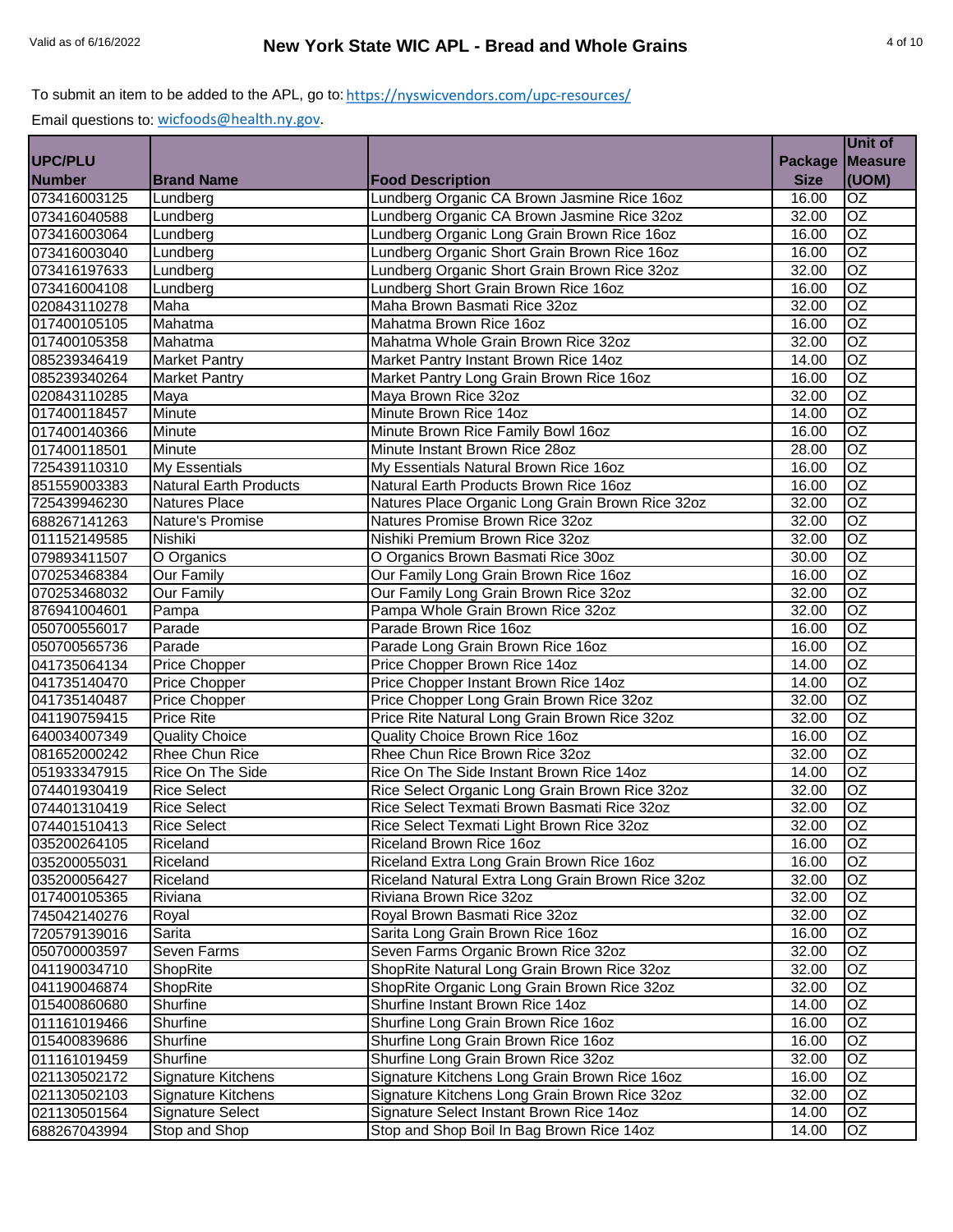|                |                           |                                                    |                | Unit of         |
|----------------|---------------------------|----------------------------------------------------|----------------|-----------------|
| <b>UPC/PLU</b> |                           |                                                    | <b>Package</b> | <b>Measure</b>  |
| <b>Number</b>  | <b>Brand Name</b>         | <b>Food Description</b>                            | <b>Size</b>    | (UOM)           |
| 688267124136   | Stop and Shop             | Stop and Shop Brown Rice 16 oz                     | 16.00          | OZ              |
| 688267017377   | Stop and Shop             | Stop and Shop Instant Brown Rice 14oz              | 14.00          | OZ              |
| 688267081033   | Stop and Shop             | Stop and Shop Long Grain Brown Rice 32oz           | 32.00          | $\overline{OZ}$ |
| 017400100780   | <b>Success</b>            | Success Boil In Bag Brown Rice 14oz                | 14.00          | $\overline{OZ}$ |
| 017400100414   | <b>Success</b>            | Success Brown Rice 32oz                            | 32.00          | $\overline{OZ}$ |
| 855772001027   | <b>Texas Best</b>         | Texas Best Organic Brown Jasmine Rice 32oz         | 32.00          | $\overline{OZ}$ |
| 855772001034   | <b>Texas Best</b>         | Texas Best Organic Long Grain Brown Rice 32oz      | 32.00          | $\overline{OZ}$ |
| 070784429045   | <b>Tops</b>               | Tops Brown Rice 32oz                               | 32.00          | OZ              |
| 070784429069   | <b>Tops</b>               | Tops Instant Brown Rice 14oz                       | 14.00          | $\overline{OZ}$ |
| 073176001508   | <b>Tsuru Mai</b>          | Tsuru Mai Brown Rice 16oz                          | 16.00          | <b>OZ</b>       |
| 054800339051   | Uncle Ben's               | Uncle Bens Boil In Bag Whole Grain Brown Rice 14oz | 14.00          | OZ              |
| 054800120017   | Uncle Ben's               | Uncle Bens Instant Whole Grain Brown Rice 14oz     | 14.00          | OZ              |
| 054800110018   | Uncle Ben's               | Uncle Bens Whole Grain Brown Rice 16oz             | 16.00          | OZ              |
| 054800120079   | Uncle Ben's               | Uncle Bens Whole Grain Brown Rice 32oz             | 32.00          | $\overline{OZ}$ |
| 073296037272   | <b>Urban Meadow</b>       | Urban Meadow Brown Rice 32oz                       | 32.00          | OZ              |
| 028571006238   | <b>Village Harvest</b>    | Village Harvest Brown Basmati Rice 16oz            | 16.00          | $\overline{OZ}$ |
| 077890340929   | Wegmans                   | Wegmans Boil In Bag Brown Rice 14oz                | 14.00          | $\overline{OZ}$ |
| 077890876596   | Wegmans                   | Wegmans Instant Brown Rice 14oz                    | 14.00          | $\overline{OZ}$ |
| 077890448083   | Wegmans                   | Wegmans Instant Long Grain Brown Rice 28oz         | 28.00          | OZ              |
| 077890852293   | Wegmans                   | Wegmans Long Grain Brown Rice 16oz                 | 16.00          | $\overline{OZ}$ |
| 077890467046   | Wegmans                   | Wegmans Organic Brown Basmati Rice 32oz            | 32.00          | $\overline{OZ}$ |
| 077890467107   | <b>Wegmans Organic</b>    | Wegmans Organic Brown Rice 32oz                    | 32.00          | $\overline{OZ}$ |
| 041497208197   | Weis                      | Weis Quality Boil In Bag Brown Rice 14oz           | 14.00          | OZ              |
| 041497208098   | Weis                      | Weis Quality Instant Whole Grain Brown Rice 14oz   | 14.00          | OZ              |
| 041497208883   | Weis                      | Weis Quality Long Grain Brown Rice 16oz            | 16.00          | OZ              |
| 041497208821   | Weis                      | Weis Quality Long Grain Brown Rice 32oz            | 32.00          | OZ              |
| 074807352709   | <b>White Rose</b>         | White Rose Long Grain Brown Rice 16oz              | 16.00          | $\overline{OZ}$ |
| 011535502464   | <b>Wild Harvest</b>       | Wild Harvest Long Grain Brown Rice 32oz            | 32.00          | $\overline{OZ}$ |
| 086582555701   | Yoga                      | Yoga Organic Light Brown Rice 14oz                 | 14.00          | OZ              |
| 086582555725   | Yoga                      | Yoga Organic Long Grain Brown Rice 32oz            | 32.00          | OZ              |
|                |                           | <b>Tortillas</b>                                   |                |                 |
| 041190075997   | <b>Bowl and Basket</b>    | Bowl and Basket Whole Wheat Tortillas 16oz         | 16.00          | OZ              |
| 890971002215   | Celia's                   | Celias White Corn Tortillas 16oz                   | 16.00          | <b>OZ</b>       |
| 890971002208   | Celias                    | Celias Whole Wheat Tortillas 16oz                  | 16.00          | $\overline{OZ}$ |
| 890971002239   | Celia's                   | Celias Yellow Corn Tortillas 16oz                  | 16.00          | $\overline{OZ}$ |
| 037600085953   | Chi Chi's                 | Chi Chis White Corn Tortillas 16oz                 | 16.00          | <b>OZ</b>       |
| 043354007905   | Chi-Chis                  | Chi-Chis Whole Wheat Fajita Style Tortillas 16oz   | 16.00          | OZ              |
| 713757608909   | Del Campo                 | Del Campo Corn Tortillas 16oz                      | 16.00          | OZ              |
| 079341013864   | Don Pancho                | Don Pancho White Corn Tortilla 16oz                | 16.00          | OZ              |
| 079341026284   | Don Pancho                | Don Pancho Whole Wheat Tortillas 16oz              | 16.00          | OZ              |
| 041303058497   | <b>Essential Everyday</b> | Essential Everyday Soft White Corn Tortillas 16oz  | 16.00          | OZ              |
| 041303058527   | <b>Essential Everyday</b> | Essential Everyday Whole Wheat Tortillas 16oz      | 16.00          | OZ              |
| 036800300934   | Food Club                 | Food Club White Corn Tortillas 16oz                | 16.00          | OZ              |
| 036800220829   | Food Club                 | Food Club Whole Wheat Fajita Style Tortillas 16oz  | 16.00          | OZ              |
| 078742046730   | <b>Great Value</b>        | Great Value 100% Whole Wheat Tortillas 16oz        | 16.00          | OZ              |
| 078742294797   | <b>Great Value</b>        | Great Value Whole Wheat Tortillas 16oz             | 16.00          | $\overline{OZ}$ |
| 048564060054   | Guerrero                  | Guerrero White Corn Tortillas 16oz                 | 16.00          | OZ              |
| 041268196159   | Hannaford                 | Hannaford Whole Wheat Fajita Style Tortillas 16oz  | 16.00          | OZ              |
| 072878283366   | Herdez                    | Herdez White Corn Tortillas 16oz                   | 16.00          | OZ              |
| 072878283076   | Herdez                    | Herdez Whole Wheat Tortillas 16oz                  | 16.00          | OZ              |
| 041270837408   | IGA                       | IGA White Corn Tortillas 16oz                      | 16.00          | OZ.             |
| 041270837446   | IGA                       | IGA Whole Wheat Taco Style Tortillas 16oz          | 16.00          | OZ              |
| 073296009101   | <b>Key Foods</b>          | Key Foods Whole Wheat Tortillas 16oz               | 16.00          | OZ              |
|                |                           |                                                    |                |                 |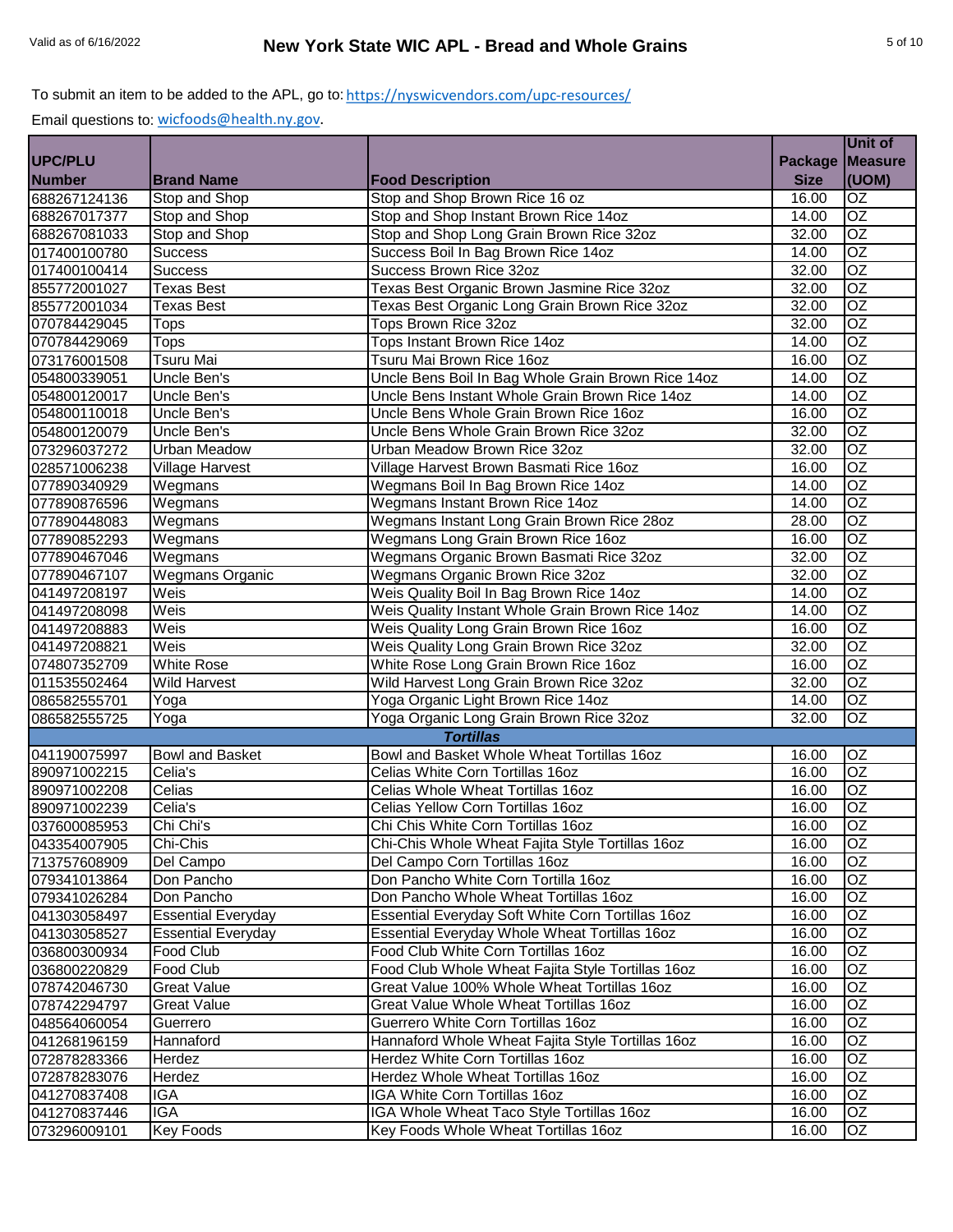|                |                         |                                                    |                | Unit of         |
|----------------|-------------------------|----------------------------------------------------|----------------|-----------------|
| <b>UPC/PLU</b> |                         |                                                    | <b>Package</b> | <b>Measure</b>  |
| <b>Number</b>  | <b>Brand Name</b>       | <b>Food Description</b>                            | <b>Size</b>    | (UOM)           |
| 027331000493   | La Banderita            | La Banderita Corn Tortillas 16oz                   | 16.00          | OZ              |
| 027331010546   | La Banderita            | La Banderita Corn Tortillas 16oz                   | 16.00          | OZ              |
| 027331001254   | La Banderita            | La Banderita Soft Corn Tortillas 16oz              | 16.00          | OZ              |
| 027331000486   | La Banderita            | La Banderita Whole Wheat Fajita Tortillas 16oz     | 16.00          | $\overline{OZ}$ |
| 027331032227   | La Banderita            | La Banderita Whole Wheat Soft Taco Tortillas 16oz  | 16.00          | $\overline{OZ}$ |
| 037232001048   | La Burrita              | La Burrita Yellow Corn Tortillas 16oz              | 16.00          | $\overline{OZ}$ |
| 618124121237   | Las Delicias            | Las Delicias Corn Tortillas 16oz                   | 16.00          | $\overline{OZ}$ |
| 804551763731   | La Milpa                | La Milpa Traditional Nixtamal Tortillas 16oz       | 16.00          | OZ              |
| 026903731469   | La Real                 | La Real Mexicanas Corn Tortilla 16oz               | 16.00          | $\overline{OZ}$ |
| 085239174807   | <b>Market Pantry</b>    | Market Pantry Whole Wheat Tortillas 16oz           | 16.00          | <b>OZ</b>       |
| 035305228040   | Mayan Farm              | Mayan Farm Whole Wheat Tortillas 16oz              | 16.00          | <b>OZ</b>       |
| 016972001105   | <b>MexAmerica Foods</b> | MexAmerica Whole Wheat With Honey Tortillas 16oz   | 16.00          | OZ              |
| 073731071076   | <b>Mission</b>          | Mission 100% Whole Wheat Flour Tortillas 16oz      | 16.00          | OZ              |
| 073731071298   | Mission                 | Mission 100% Whole Wheat Flour Tortillas 16oz      | 16.00          | <b>OZ</b>       |
| 073731072097   | Mission                 | Mission Restaurant Style Whole Wheat Tortilla 16oz | 16.00          | OZ              |
| 073731003282   | <b>Mission</b>          | Mission Soft Corn Extra Thin Tortilla 16oz         | 16.00          | $\overline{OZ}$ |
| 688267123160   | Nature's Promise        | Natures Promise All Natural Corn Tortillas 16oz    | 16.00          | $\overline{OZ}$ |
| 041501009222   | Ortega                  | Ortega Whole Wheat Tortillas 16oz                  | 16.00          | $\overline{OZ}$ |
| 041735054425   | <b>PICs</b>             | PICs Corn Taco Tortillas 16oz                      | 16.00          | $\overline{OZ}$ |
| 041735054418   | <b>PICs</b>             | PICs Whole Wheat Fajita Tortillas 16oz             | 16.00          | OZ              |
| 041190060009   | ShopRite Trading Co     | ShopRite Trading Co Whole Wheat Tortillas 16oz     | 16.00          | OZ              |
| 015400829946   | Shurfine                | Shurfine Whole Wheat Fajita Tortillas 16oz         | 16.00          | OZ              |
| 041190048243   | Siempre Autentico       | Siempre Autentico Whole Wheat Flour Tortillas 16oz | 16.00          | OZ              |
| 021130502769   | <b>Signature Select</b> | Signature Select Whole Wheat Taco Tortillas 16oz   | 16.00          | OZ              |
| 688267129766   | Stop and Shop           | Stop and Shop White Corn Tortillas 16oz            | 16.00          | OZ              |
| 688267526244   | Stop and Shop           | Stop and Shop Whole Wheat Flour Tortillas 16oz     | 16.00          | OZ              |
| 688267129704   | Stop and Shop           | Stop and Shop Whole Wheat Flour Tortillas 16oz     | 16.00          | $\overline{OZ}$ |
| 688267129759   | Stop and Shop           | Stop and Shop Whole Wheat Flour Tortillas 16oz     | 16.00          | $\overline{OZ}$ |
| 688267526275   | Stop and Shop           | Stop and Shop Yellow Corn Tortillas 16oz           | 16.00          | OZ              |
| 703965068008   | Tia Rosa                | Tia Rosa Whole Wheat Taco Tortillas 16oz           | 16.00          | $\overline{OZ}$ |
| 051933344143   | Tio Santi               | Tio Santi Whole Wheat Flour Tortillas 16oz         | 16.00          | $\overline{OZ}$ |
| 070784031705   | <b>Tops</b>             | Tops Whole Wheat Sandwich Wraps 16oz               | 16.00          | <b>OZ</b>       |
| 070784008066   | <b>Tops</b>             | Tops Whole Wheat Tortillas 16oz                    | 16.00          | OZ              |
| 041497754250   | <b>Weis Quality</b>     | Weis Quality Whole Wheat Tortillas 16oz            | 16.00          | OZ              |
|                |                         | <b>Whole Wheat Pasta</b>                           |                |                 |
| 029243053543   | Allegra                 | Allegra Whole Wheat Spaghetti 16oz                 | 16.00          | <b>OZ</b>       |
| 051933354517   | America's Choice        | Americas Choice Whole Wheat Spaghetti 16oz         | 16.00          | OZ              |
| 070796350818   | Anna                    | Anna Whole Wheat Elbow Pasta 16oz                  | 16.00          | OZ              |
| 070796350061   | Anna                    | Anna Whole Wheat Fettuccine 16oz                   | 16.00          | OZ              |
| 070796350412   | Anna                    | Anna Whole Wheat Penne Rigate 16oz                 | 16.00          | OZ              |
| 070796350276   | Anna                    | Anna Whole Wheat Rotini 16oz                       | 16.00          | OZ              |
| 070796350122   | Anna                    | Anna Whole Wheat Spaghetti 16oz                    | 16.00          | OZ              |
| 076808006513   | <b>Barilla</b>          | Barilla Whole Grain Angel Hair Pasta 16oz          | 16.00          | OZ              |
| 076808006520   | <b>Barilla</b>          | Barilla Whole Grain Elbow Pasta 16oz               | 16.00          | OZ              |
| 076808006506   | <b>Barilla</b>          | Barilla Whole Grain Linguine 16oz                  | 16.00          | OZ              |
| 076808006544   | <b>Barilla</b>          | Barilla Whole Grain Medium Pasta Shells 16oz       | 16.00          | $\overline{OZ}$ |
| 076808005851   | <b>Barilla</b>          | Barilla Whole Grain Penne 16oz                     | 16.00          | OZ              |
| 076808006537   | <b>Barilla</b>          | Barilla Whole Grain Rotini 16oz                    | 16.00          | OZ.             |
| 076808005844   | <b>Barilla</b>          | Barilla Whole Grain Spaghetti 16oz                 | 16.00          | OZ              |
| 076808006490   | <b>Barilla</b>          | Barilla Whole Grain Thin Spaghetti 16oz            | 16.00          | OZ              |
| 089397108025   | <b>Bella Terra</b>      | Bella Terra Organic Whole Wheat Capellini 16oz     | 16.00          | OZ              |
| 089397108018   | <b>Bella Terra</b>      | Bella Terra Organic Whole Wheat Spaghetti 16oz     | 16.00          | OZ              |
| 799210666617   | Bionaturae              | Bionaturae Organic 100% Whole Wheat Spaghetti 16oz | 16.00          | OZ              |
|                |                         |                                                    |                |                 |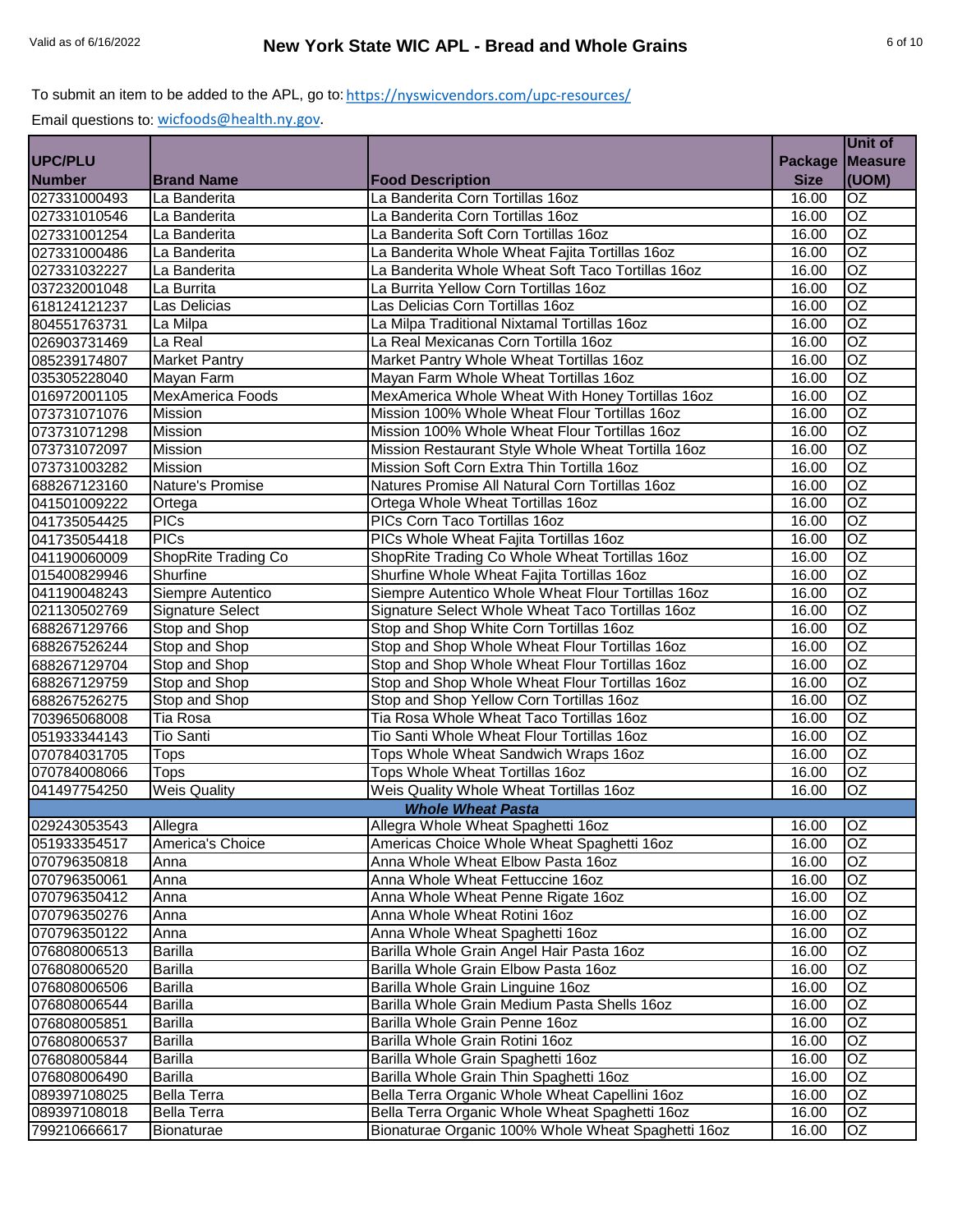| Package   Measure<br><b>Number</b><br>(UOM)<br><b>Brand Name</b><br><b>Food Description</b><br><b>Size</b><br>799210666631<br><b>OZ</b><br>Bionaturae Organic Whole Wheat Chiocciole 16oz<br>Bionaturae<br>16.00<br>$\overline{OZ}$<br>799210645483<br>Bionaturae Organic Whole Wheat Elbow Pasta 16oz<br>Bionaturae<br>16.00<br>OZ<br>Bionaturae Organic Whole Wheat Fettuccine 16oz<br>Bionaturae<br>16.00<br>$\overline{OZ}$<br>799210666648<br>Bionaturae<br>Bionaturae Organic Whole Wheat Fusilli 16oz<br>16.00<br>Bionaturae Organic Whole Wheat Gobbetti Pasta 16oz<br>OZ<br><b>Bionaturae</b><br>16.00<br>OZ<br><b>Bionaturae</b><br>Bionaturae Organic Whole Wheat Penne Rigate 16oz<br>16.00<br>$\overline{OZ}$<br>Bionaturae Organic Whole Wheat Rigatoni 16oz<br>16.00<br>Bionaturae<br>OZ<br>Bionaturae Organic Whole Wheat Spaghettini 16oz<br>16.00<br>Bionaturae<br>$\overline{OZ}$<br>Bowl and Basket Whole Wheat Penne Rigate 16oz<br><b>Bowl and Basket</b><br>16.00<br>$\overline{OZ}$<br>Bowl and Basket<br>Bowl and Basket Whole Wheat Spaghetti 16oz<br>16.00<br>OZ<br>Brad's<br>Brads Organic Whole Wheat Capellini 16oz<br>16.00<br><b>OZ</b><br>Brad's<br>Brads Organic Whole Wheat Farfalle 16oz<br>16.00<br>OZ<br>Brads Organic Whole Wheat Fusilli 16oz<br>Brad's<br>16.00<br>681170016000<br><b>Brad's</b><br>OZ<br>Brads Organic Whole Wheat Linguine 16oz<br>16.00<br>Brad's<br>Brads Organic Whole Wheat Medium Pasta Shells 16oz<br>OZ<br>16.00<br>$\overline{OZ}$<br>Cadia<br>Cadia Organic Whole Wheat Linguine 16oz<br>16.00<br>Cadia<br>Cadia Organic Whole Wheat Penne Rigate 16oz<br>OZ<br>16.00<br>$\overline{OZ}$<br>Cadia<br>Cadia Whole Wheat Fusilli 16oz<br>16.00<br>OZ<br>Campagna Whole Wheat Fusilli 16oz<br>16.00<br>Campagna<br>OZ<br>Chuster Whole Grain Elbow Macaroni 16oz<br>Chuster<br>16.00<br>OZ<br>Chuster Whole Grain Penne Macaroni 16oz<br>744596100989<br>Chuster<br>16.00<br>OZ<br>Chuster<br>Chuster Whole Grain Spiral Macaroni 16oz<br>16.00<br>$\overline{OZ}$<br>Colavita<br>Colavita Whole Wheat Capellini 16oz<br>16.00<br>$\overline{OZ}$<br>Colavita Whole Wheat Fusilli 16oz<br>Colavita<br>16.00<br>039153110830<br>$\overline{OZ}$<br>Colavita Whole Wheat Penne Rigate 16oz<br>Colavita<br>16.00<br>039153110823<br>$\overline{OZ}$<br>Colavita Whole Wheat Rigatoni 16oz<br>Colavita<br>16.00<br>Colavita Whole Wheat Spaghetti 16oz<br>$\overline{OZ}$<br>039153110816<br>Colavita<br>16.00<br>$\overline{OZ}$<br>072368508634<br>Delallo<br>Delallo Org Whole Wheat Gemelli 16oz<br>16.00<br>$\overline{OZ}$<br>DeLallo Organic Whole Wheat Capellini 16oz<br>072368508511<br>DeLallo<br>16.00<br>DeLallo<br>DeLallo Organic Whole Wheat Cavatappi 16oz<br>OZ<br>16.00<br>072368508627<br>$\overline{OZ}$<br>DeLallo<br>DeLallo Organic Whole Wheat Farfalle 16oz<br>16.00<br>072368508597<br>OZ<br>DeLallo Organic Whole Wheat Fusilli 16oz<br>072368508610<br>DeLallo<br>16.00<br>OZ<br>DeLallo Organic Whole Wheat Linguine 16oz<br>DeLallo<br>16.00<br>072368508535<br>$\overline{OZ}$<br>DeLallo<br>DeLallo Organic Whole Wheat Orzo Pasta 16oz<br>16.00<br>072368508924<br>$\overline{OZ}$<br>DeLallo<br>072368508603<br>DeLallo Organic Whole Wheat Pasta Shells16oz<br>16.00<br>OZ<br>DeLallo<br>16.00<br>DeLallo Organic Whole Wheat Penne Rigate 16oz<br>OZ<br>072368508528<br>DeLallo<br>DeLallo Organic Whole Wheat Spaghetti 16oz<br>16.00<br><b>OZ</b><br>072368508573<br>Delallo<br>Delallo Pasta Whole Wheat Acini 16oz<br>16.00<br>072368508658<br><b>OZ</b><br>Delallo<br>Delallo Pasta Whole Wheat Orecchiette 16oz<br>16.00<br>Delallo<br>Delallo Pasta Whole Wheat Rigatoni 16oz<br>16.00<br>OZ.<br>072368508542<br>OZ<br>Delverde<br>Delverde Organic Whole Wheat Fusilli 16oz<br>16.00<br>Delverde<br>Delverde Organic Whole Wheat Penne 16oz<br>16.00<br>OZ<br>077908621453<br>Delverde<br>Delverde Whole Wheat Linguine 16oz<br>16.00<br>OZ<br>077908621422<br>OZ<br>Delverde Whole Wheat Organic Spaghetti 16oz<br>16.00<br>Delverde<br>077908621415<br>Essential Everyday Whole Wheat Macaroni 16oz<br>OZ<br><b>Essential Everyday</b><br>16.00<br>041303054017<br>OZ<br><b>Essential Everyday</b><br>Essential Everyday Whole Wheat Penne 16oz<br>16.00<br>Essential Everyday Whole Wheat Rotini 16oz<br>OZ<br><b>Essential Everyday</b><br>16.00<br>OZ<br>Essential Everyday Whole Wheat Spaghetti 16oz<br>16.00<br><b>Essential Everyday</b><br>OZ<br><b>Essential Everyday</b><br>Essential Everyday Whole Wheat Thin Spaghetti 16oz<br>16.00<br>Fit And Active Organic Whole Wheat Spaghetti 16oz<br>OZ<br><b>Fit And Active</b><br>16.00<br>Food Club<br>Food Club Whole Wheat Penne Rigate 16oz<br>OZ<br>16.00<br>Food Club<br>Food Club Whole Wheat Spaghetti 16oz<br>16.00<br>OZ<br>Frantelli Mantova<br>Frantelli Mantova Organic Whole Wheat Pasta 16oz<br>16.00<br>OZ |                |  | Unit of |
|-----------------------------------------------------------------------------------------------------------------------------------------------------------------------------------------------------------------------------------------------------------------------------------------------------------------------------------------------------------------------------------------------------------------------------------------------------------------------------------------------------------------------------------------------------------------------------------------------------------------------------------------------------------------------------------------------------------------------------------------------------------------------------------------------------------------------------------------------------------------------------------------------------------------------------------------------------------------------------------------------------------------------------------------------------------------------------------------------------------------------------------------------------------------------------------------------------------------------------------------------------------------------------------------------------------------------------------------------------------------------------------------------------------------------------------------------------------------------------------------------------------------------------------------------------------------------------------------------------------------------------------------------------------------------------------------------------------------------------------------------------------------------------------------------------------------------------------------------------------------------------------------------------------------------------------------------------------------------------------------------------------------------------------------------------------------------------------------------------------------------------------------------------------------------------------------------------------------------------------------------------------------------------------------------------------------------------------------------------------------------------------------------------------------------------------------------------------------------------------------------------------------------------------------------------------------------------------------------------------------------------------------------------------------------------------------------------------------------------------------------------------------------------------------------------------------------------------------------------------------------------------------------------------------------------------------------------------------------------------------------------------------------------------------------------------------------------------------------------------------------------------------------------------------------------------------------------------------------------------------------------------------------------------------------------------------------------------------------------------------------------------------------------------------------------------------------------------------------------------------------------------------------------------------------------------------------------------------------------------------------------------------------------------------------------------------------------------------------------------------------------------------------------------------------------------------------------------------------------------------------------------------------------------------------------------------------------------------------------------------------------------------------------------------------------------------------------------------------------------------------------------------------------------------------------------------------------------------------------------------------------------------------------------------------------------------------------------------------------------------------------------------------------------------------------------------------------------------------------------------------------------------------------------------------------------------------------------------------------------------------------------------------------------------------------------------------------------------------------------------------------------------------------------------------------------------------------------------------------------------------------------------------|----------------|--|---------|
|                                                                                                                                                                                                                                                                                                                                                                                                                                                                                                                                                                                                                                                                                                                                                                                                                                                                                                                                                                                                                                                                                                                                                                                                                                                                                                                                                                                                                                                                                                                                                                                                                                                                                                                                                                                                                                                                                                                                                                                                                                                                                                                                                                                                                                                                                                                                                                                                                                                                                                                                                                                                                                                                                                                                                                                                                                                                                                                                                                                                                                                                                                                                                                                                                                                                                                                                                                                                                                                                                                                                                                                                                                                                                                                                                                                                                                                                                                                                                                                                                                                                                                                                                                                                                                                                                                                                                                                                                                                                                                                                                                                                                                                                                                                                                                                                                                                                                               | <b>UPC/PLU</b> |  |         |
|                                                                                                                                                                                                                                                                                                                                                                                                                                                                                                                                                                                                                                                                                                                                                                                                                                                                                                                                                                                                                                                                                                                                                                                                                                                                                                                                                                                                                                                                                                                                                                                                                                                                                                                                                                                                                                                                                                                                                                                                                                                                                                                                                                                                                                                                                                                                                                                                                                                                                                                                                                                                                                                                                                                                                                                                                                                                                                                                                                                                                                                                                                                                                                                                                                                                                                                                                                                                                                                                                                                                                                                                                                                                                                                                                                                                                                                                                                                                                                                                                                                                                                                                                                                                                                                                                                                                                                                                                                                                                                                                                                                                                                                                                                                                                                                                                                                                                               |                |  |         |
|                                                                                                                                                                                                                                                                                                                                                                                                                                                                                                                                                                                                                                                                                                                                                                                                                                                                                                                                                                                                                                                                                                                                                                                                                                                                                                                                                                                                                                                                                                                                                                                                                                                                                                                                                                                                                                                                                                                                                                                                                                                                                                                                                                                                                                                                                                                                                                                                                                                                                                                                                                                                                                                                                                                                                                                                                                                                                                                                                                                                                                                                                                                                                                                                                                                                                                                                                                                                                                                                                                                                                                                                                                                                                                                                                                                                                                                                                                                                                                                                                                                                                                                                                                                                                                                                                                                                                                                                                                                                                                                                                                                                                                                                                                                                                                                                                                                                                               |                |  |         |
|                                                                                                                                                                                                                                                                                                                                                                                                                                                                                                                                                                                                                                                                                                                                                                                                                                                                                                                                                                                                                                                                                                                                                                                                                                                                                                                                                                                                                                                                                                                                                                                                                                                                                                                                                                                                                                                                                                                                                                                                                                                                                                                                                                                                                                                                                                                                                                                                                                                                                                                                                                                                                                                                                                                                                                                                                                                                                                                                                                                                                                                                                                                                                                                                                                                                                                                                                                                                                                                                                                                                                                                                                                                                                                                                                                                                                                                                                                                                                                                                                                                                                                                                                                                                                                                                                                                                                                                                                                                                                                                                                                                                                                                                                                                                                                                                                                                                                               |                |  |         |
|                                                                                                                                                                                                                                                                                                                                                                                                                                                                                                                                                                                                                                                                                                                                                                                                                                                                                                                                                                                                                                                                                                                                                                                                                                                                                                                                                                                                                                                                                                                                                                                                                                                                                                                                                                                                                                                                                                                                                                                                                                                                                                                                                                                                                                                                                                                                                                                                                                                                                                                                                                                                                                                                                                                                                                                                                                                                                                                                                                                                                                                                                                                                                                                                                                                                                                                                                                                                                                                                                                                                                                                                                                                                                                                                                                                                                                                                                                                                                                                                                                                                                                                                                                                                                                                                                                                                                                                                                                                                                                                                                                                                                                                                                                                                                                                                                                                                                               | 799210645476   |  |         |
|                                                                                                                                                                                                                                                                                                                                                                                                                                                                                                                                                                                                                                                                                                                                                                                                                                                                                                                                                                                                                                                                                                                                                                                                                                                                                                                                                                                                                                                                                                                                                                                                                                                                                                                                                                                                                                                                                                                                                                                                                                                                                                                                                                                                                                                                                                                                                                                                                                                                                                                                                                                                                                                                                                                                                                                                                                                                                                                                                                                                                                                                                                                                                                                                                                                                                                                                                                                                                                                                                                                                                                                                                                                                                                                                                                                                                                                                                                                                                                                                                                                                                                                                                                                                                                                                                                                                                                                                                                                                                                                                                                                                                                                                                                                                                                                                                                                                                               |                |  |         |
|                                                                                                                                                                                                                                                                                                                                                                                                                                                                                                                                                                                                                                                                                                                                                                                                                                                                                                                                                                                                                                                                                                                                                                                                                                                                                                                                                                                                                                                                                                                                                                                                                                                                                                                                                                                                                                                                                                                                                                                                                                                                                                                                                                                                                                                                                                                                                                                                                                                                                                                                                                                                                                                                                                                                                                                                                                                                                                                                                                                                                                                                                                                                                                                                                                                                                                                                                                                                                                                                                                                                                                                                                                                                                                                                                                                                                                                                                                                                                                                                                                                                                                                                                                                                                                                                                                                                                                                                                                                                                                                                                                                                                                                                                                                                                                                                                                                                                               | 799210645490   |  |         |
|                                                                                                                                                                                                                                                                                                                                                                                                                                                                                                                                                                                                                                                                                                                                                                                                                                                                                                                                                                                                                                                                                                                                                                                                                                                                                                                                                                                                                                                                                                                                                                                                                                                                                                                                                                                                                                                                                                                                                                                                                                                                                                                                                                                                                                                                                                                                                                                                                                                                                                                                                                                                                                                                                                                                                                                                                                                                                                                                                                                                                                                                                                                                                                                                                                                                                                                                                                                                                                                                                                                                                                                                                                                                                                                                                                                                                                                                                                                                                                                                                                                                                                                                                                                                                                                                                                                                                                                                                                                                                                                                                                                                                                                                                                                                                                                                                                                                                               | 799210666655   |  |         |
|                                                                                                                                                                                                                                                                                                                                                                                                                                                                                                                                                                                                                                                                                                                                                                                                                                                                                                                                                                                                                                                                                                                                                                                                                                                                                                                                                                                                                                                                                                                                                                                                                                                                                                                                                                                                                                                                                                                                                                                                                                                                                                                                                                                                                                                                                                                                                                                                                                                                                                                                                                                                                                                                                                                                                                                                                                                                                                                                                                                                                                                                                                                                                                                                                                                                                                                                                                                                                                                                                                                                                                                                                                                                                                                                                                                                                                                                                                                                                                                                                                                                                                                                                                                                                                                                                                                                                                                                                                                                                                                                                                                                                                                                                                                                                                                                                                                                                               | 799210666624   |  |         |
|                                                                                                                                                                                                                                                                                                                                                                                                                                                                                                                                                                                                                                                                                                                                                                                                                                                                                                                                                                                                                                                                                                                                                                                                                                                                                                                                                                                                                                                                                                                                                                                                                                                                                                                                                                                                                                                                                                                                                                                                                                                                                                                                                                                                                                                                                                                                                                                                                                                                                                                                                                                                                                                                                                                                                                                                                                                                                                                                                                                                                                                                                                                                                                                                                                                                                                                                                                                                                                                                                                                                                                                                                                                                                                                                                                                                                                                                                                                                                                                                                                                                                                                                                                                                                                                                                                                                                                                                                                                                                                                                                                                                                                                                                                                                                                                                                                                                                               | 799210645469   |  |         |
|                                                                                                                                                                                                                                                                                                                                                                                                                                                                                                                                                                                                                                                                                                                                                                                                                                                                                                                                                                                                                                                                                                                                                                                                                                                                                                                                                                                                                                                                                                                                                                                                                                                                                                                                                                                                                                                                                                                                                                                                                                                                                                                                                                                                                                                                                                                                                                                                                                                                                                                                                                                                                                                                                                                                                                                                                                                                                                                                                                                                                                                                                                                                                                                                                                                                                                                                                                                                                                                                                                                                                                                                                                                                                                                                                                                                                                                                                                                                                                                                                                                                                                                                                                                                                                                                                                                                                                                                                                                                                                                                                                                                                                                                                                                                                                                                                                                                                               | 041190066582   |  |         |
|                                                                                                                                                                                                                                                                                                                                                                                                                                                                                                                                                                                                                                                                                                                                                                                                                                                                                                                                                                                                                                                                                                                                                                                                                                                                                                                                                                                                                                                                                                                                                                                                                                                                                                                                                                                                                                                                                                                                                                                                                                                                                                                                                                                                                                                                                                                                                                                                                                                                                                                                                                                                                                                                                                                                                                                                                                                                                                                                                                                                                                                                                                                                                                                                                                                                                                                                                                                                                                                                                                                                                                                                                                                                                                                                                                                                                                                                                                                                                                                                                                                                                                                                                                                                                                                                                                                                                                                                                                                                                                                                                                                                                                                                                                                                                                                                                                                                                               | 041190066698   |  |         |
|                                                                                                                                                                                                                                                                                                                                                                                                                                                                                                                                                                                                                                                                                                                                                                                                                                                                                                                                                                                                                                                                                                                                                                                                                                                                                                                                                                                                                                                                                                                                                                                                                                                                                                                                                                                                                                                                                                                                                                                                                                                                                                                                                                                                                                                                                                                                                                                                                                                                                                                                                                                                                                                                                                                                                                                                                                                                                                                                                                                                                                                                                                                                                                                                                                                                                                                                                                                                                                                                                                                                                                                                                                                                                                                                                                                                                                                                                                                                                                                                                                                                                                                                                                                                                                                                                                                                                                                                                                                                                                                                                                                                                                                                                                                                                                                                                                                                                               | 681170016109   |  |         |
|                                                                                                                                                                                                                                                                                                                                                                                                                                                                                                                                                                                                                                                                                                                                                                                                                                                                                                                                                                                                                                                                                                                                                                                                                                                                                                                                                                                                                                                                                                                                                                                                                                                                                                                                                                                                                                                                                                                                                                                                                                                                                                                                                                                                                                                                                                                                                                                                                                                                                                                                                                                                                                                                                                                                                                                                                                                                                                                                                                                                                                                                                                                                                                                                                                                                                                                                                                                                                                                                                                                                                                                                                                                                                                                                                                                                                                                                                                                                                                                                                                                                                                                                                                                                                                                                                                                                                                                                                                                                                                                                                                                                                                                                                                                                                                                                                                                                                               | 681170016406   |  |         |
|                                                                                                                                                                                                                                                                                                                                                                                                                                                                                                                                                                                                                                                                                                                                                                                                                                                                                                                                                                                                                                                                                                                                                                                                                                                                                                                                                                                                                                                                                                                                                                                                                                                                                                                                                                                                                                                                                                                                                                                                                                                                                                                                                                                                                                                                                                                                                                                                                                                                                                                                                                                                                                                                                                                                                                                                                                                                                                                                                                                                                                                                                                                                                                                                                                                                                                                                                                                                                                                                                                                                                                                                                                                                                                                                                                                                                                                                                                                                                                                                                                                                                                                                                                                                                                                                                                                                                                                                                                                                                                                                                                                                                                                                                                                                                                                                                                                                                               | 681170016307   |  |         |
|                                                                                                                                                                                                                                                                                                                                                                                                                                                                                                                                                                                                                                                                                                                                                                                                                                                                                                                                                                                                                                                                                                                                                                                                                                                                                                                                                                                                                                                                                                                                                                                                                                                                                                                                                                                                                                                                                                                                                                                                                                                                                                                                                                                                                                                                                                                                                                                                                                                                                                                                                                                                                                                                                                                                                                                                                                                                                                                                                                                                                                                                                                                                                                                                                                                                                                                                                                                                                                                                                                                                                                                                                                                                                                                                                                                                                                                                                                                                                                                                                                                                                                                                                                                                                                                                                                                                                                                                                                                                                                                                                                                                                                                                                                                                                                                                                                                                                               |                |  |         |
|                                                                                                                                                                                                                                                                                                                                                                                                                                                                                                                                                                                                                                                                                                                                                                                                                                                                                                                                                                                                                                                                                                                                                                                                                                                                                                                                                                                                                                                                                                                                                                                                                                                                                                                                                                                                                                                                                                                                                                                                                                                                                                                                                                                                                                                                                                                                                                                                                                                                                                                                                                                                                                                                                                                                                                                                                                                                                                                                                                                                                                                                                                                                                                                                                                                                                                                                                                                                                                                                                                                                                                                                                                                                                                                                                                                                                                                                                                                                                                                                                                                                                                                                                                                                                                                                                                                                                                                                                                                                                                                                                                                                                                                                                                                                                                                                                                                                                               | 681170016208   |  |         |
|                                                                                                                                                                                                                                                                                                                                                                                                                                                                                                                                                                                                                                                                                                                                                                                                                                                                                                                                                                                                                                                                                                                                                                                                                                                                                                                                                                                                                                                                                                                                                                                                                                                                                                                                                                                                                                                                                                                                                                                                                                                                                                                                                                                                                                                                                                                                                                                                                                                                                                                                                                                                                                                                                                                                                                                                                                                                                                                                                                                                                                                                                                                                                                                                                                                                                                                                                                                                                                                                                                                                                                                                                                                                                                                                                                                                                                                                                                                                                                                                                                                                                                                                                                                                                                                                                                                                                                                                                                                                                                                                                                                                                                                                                                                                                                                                                                                                                               | 815369012836   |  |         |
|                                                                                                                                                                                                                                                                                                                                                                                                                                                                                                                                                                                                                                                                                                                                                                                                                                                                                                                                                                                                                                                                                                                                                                                                                                                                                                                                                                                                                                                                                                                                                                                                                                                                                                                                                                                                                                                                                                                                                                                                                                                                                                                                                                                                                                                                                                                                                                                                                                                                                                                                                                                                                                                                                                                                                                                                                                                                                                                                                                                                                                                                                                                                                                                                                                                                                                                                                                                                                                                                                                                                                                                                                                                                                                                                                                                                                                                                                                                                                                                                                                                                                                                                                                                                                                                                                                                                                                                                                                                                                                                                                                                                                                                                                                                                                                                                                                                                                               | 815369012850   |  |         |
|                                                                                                                                                                                                                                                                                                                                                                                                                                                                                                                                                                                                                                                                                                                                                                                                                                                                                                                                                                                                                                                                                                                                                                                                                                                                                                                                                                                                                                                                                                                                                                                                                                                                                                                                                                                                                                                                                                                                                                                                                                                                                                                                                                                                                                                                                                                                                                                                                                                                                                                                                                                                                                                                                                                                                                                                                                                                                                                                                                                                                                                                                                                                                                                                                                                                                                                                                                                                                                                                                                                                                                                                                                                                                                                                                                                                                                                                                                                                                                                                                                                                                                                                                                                                                                                                                                                                                                                                                                                                                                                                                                                                                                                                                                                                                                                                                                                                                               | 815369012843   |  |         |
|                                                                                                                                                                                                                                                                                                                                                                                                                                                                                                                                                                                                                                                                                                                                                                                                                                                                                                                                                                                                                                                                                                                                                                                                                                                                                                                                                                                                                                                                                                                                                                                                                                                                                                                                                                                                                                                                                                                                                                                                                                                                                                                                                                                                                                                                                                                                                                                                                                                                                                                                                                                                                                                                                                                                                                                                                                                                                                                                                                                                                                                                                                                                                                                                                                                                                                                                                                                                                                                                                                                                                                                                                                                                                                                                                                                                                                                                                                                                                                                                                                                                                                                                                                                                                                                                                                                                                                                                                                                                                                                                                                                                                                                                                                                                                                                                                                                                                               | 671041153316   |  |         |
|                                                                                                                                                                                                                                                                                                                                                                                                                                                                                                                                                                                                                                                                                                                                                                                                                                                                                                                                                                                                                                                                                                                                                                                                                                                                                                                                                                                                                                                                                                                                                                                                                                                                                                                                                                                                                                                                                                                                                                                                                                                                                                                                                                                                                                                                                                                                                                                                                                                                                                                                                                                                                                                                                                                                                                                                                                                                                                                                                                                                                                                                                                                                                                                                                                                                                                                                                                                                                                                                                                                                                                                                                                                                                                                                                                                                                                                                                                                                                                                                                                                                                                                                                                                                                                                                                                                                                                                                                                                                                                                                                                                                                                                                                                                                                                                                                                                                                               | 744596100965   |  |         |
|                                                                                                                                                                                                                                                                                                                                                                                                                                                                                                                                                                                                                                                                                                                                                                                                                                                                                                                                                                                                                                                                                                                                                                                                                                                                                                                                                                                                                                                                                                                                                                                                                                                                                                                                                                                                                                                                                                                                                                                                                                                                                                                                                                                                                                                                                                                                                                                                                                                                                                                                                                                                                                                                                                                                                                                                                                                                                                                                                                                                                                                                                                                                                                                                                                                                                                                                                                                                                                                                                                                                                                                                                                                                                                                                                                                                                                                                                                                                                                                                                                                                                                                                                                                                                                                                                                                                                                                                                                                                                                                                                                                                                                                                                                                                                                                                                                                                                               |                |  |         |
|                                                                                                                                                                                                                                                                                                                                                                                                                                                                                                                                                                                                                                                                                                                                                                                                                                                                                                                                                                                                                                                                                                                                                                                                                                                                                                                                                                                                                                                                                                                                                                                                                                                                                                                                                                                                                                                                                                                                                                                                                                                                                                                                                                                                                                                                                                                                                                                                                                                                                                                                                                                                                                                                                                                                                                                                                                                                                                                                                                                                                                                                                                                                                                                                                                                                                                                                                                                                                                                                                                                                                                                                                                                                                                                                                                                                                                                                                                                                                                                                                                                                                                                                                                                                                                                                                                                                                                                                                                                                                                                                                                                                                                                                                                                                                                                                                                                                                               | 744596100972   |  |         |
|                                                                                                                                                                                                                                                                                                                                                                                                                                                                                                                                                                                                                                                                                                                                                                                                                                                                                                                                                                                                                                                                                                                                                                                                                                                                                                                                                                                                                                                                                                                                                                                                                                                                                                                                                                                                                                                                                                                                                                                                                                                                                                                                                                                                                                                                                                                                                                                                                                                                                                                                                                                                                                                                                                                                                                                                                                                                                                                                                                                                                                                                                                                                                                                                                                                                                                                                                                                                                                                                                                                                                                                                                                                                                                                                                                                                                                                                                                                                                                                                                                                                                                                                                                                                                                                                                                                                                                                                                                                                                                                                                                                                                                                                                                                                                                                                                                                                                               | 039153110809   |  |         |
|                                                                                                                                                                                                                                                                                                                                                                                                                                                                                                                                                                                                                                                                                                                                                                                                                                                                                                                                                                                                                                                                                                                                                                                                                                                                                                                                                                                                                                                                                                                                                                                                                                                                                                                                                                                                                                                                                                                                                                                                                                                                                                                                                                                                                                                                                                                                                                                                                                                                                                                                                                                                                                                                                                                                                                                                                                                                                                                                                                                                                                                                                                                                                                                                                                                                                                                                                                                                                                                                                                                                                                                                                                                                                                                                                                                                                                                                                                                                                                                                                                                                                                                                                                                                                                                                                                                                                                                                                                                                                                                                                                                                                                                                                                                                                                                                                                                                                               | 039153110847   |  |         |
|                                                                                                                                                                                                                                                                                                                                                                                                                                                                                                                                                                                                                                                                                                                                                                                                                                                                                                                                                                                                                                                                                                                                                                                                                                                                                                                                                                                                                                                                                                                                                                                                                                                                                                                                                                                                                                                                                                                                                                                                                                                                                                                                                                                                                                                                                                                                                                                                                                                                                                                                                                                                                                                                                                                                                                                                                                                                                                                                                                                                                                                                                                                                                                                                                                                                                                                                                                                                                                                                                                                                                                                                                                                                                                                                                                                                                                                                                                                                                                                                                                                                                                                                                                                                                                                                                                                                                                                                                                                                                                                                                                                                                                                                                                                                                                                                                                                                                               |                |  |         |
|                                                                                                                                                                                                                                                                                                                                                                                                                                                                                                                                                                                                                                                                                                                                                                                                                                                                                                                                                                                                                                                                                                                                                                                                                                                                                                                                                                                                                                                                                                                                                                                                                                                                                                                                                                                                                                                                                                                                                                                                                                                                                                                                                                                                                                                                                                                                                                                                                                                                                                                                                                                                                                                                                                                                                                                                                                                                                                                                                                                                                                                                                                                                                                                                                                                                                                                                                                                                                                                                                                                                                                                                                                                                                                                                                                                                                                                                                                                                                                                                                                                                                                                                                                                                                                                                                                                                                                                                                                                                                                                                                                                                                                                                                                                                                                                                                                                                                               |                |  |         |
|                                                                                                                                                                                                                                                                                                                                                                                                                                                                                                                                                                                                                                                                                                                                                                                                                                                                                                                                                                                                                                                                                                                                                                                                                                                                                                                                                                                                                                                                                                                                                                                                                                                                                                                                                                                                                                                                                                                                                                                                                                                                                                                                                                                                                                                                                                                                                                                                                                                                                                                                                                                                                                                                                                                                                                                                                                                                                                                                                                                                                                                                                                                                                                                                                                                                                                                                                                                                                                                                                                                                                                                                                                                                                                                                                                                                                                                                                                                                                                                                                                                                                                                                                                                                                                                                                                                                                                                                                                                                                                                                                                                                                                                                                                                                                                                                                                                                                               |                |  |         |
|                                                                                                                                                                                                                                                                                                                                                                                                                                                                                                                                                                                                                                                                                                                                                                                                                                                                                                                                                                                                                                                                                                                                                                                                                                                                                                                                                                                                                                                                                                                                                                                                                                                                                                                                                                                                                                                                                                                                                                                                                                                                                                                                                                                                                                                                                                                                                                                                                                                                                                                                                                                                                                                                                                                                                                                                                                                                                                                                                                                                                                                                                                                                                                                                                                                                                                                                                                                                                                                                                                                                                                                                                                                                                                                                                                                                                                                                                                                                                                                                                                                                                                                                                                                                                                                                                                                                                                                                                                                                                                                                                                                                                                                                                                                                                                                                                                                                                               |                |  |         |
|                                                                                                                                                                                                                                                                                                                                                                                                                                                                                                                                                                                                                                                                                                                                                                                                                                                                                                                                                                                                                                                                                                                                                                                                                                                                                                                                                                                                                                                                                                                                                                                                                                                                                                                                                                                                                                                                                                                                                                                                                                                                                                                                                                                                                                                                                                                                                                                                                                                                                                                                                                                                                                                                                                                                                                                                                                                                                                                                                                                                                                                                                                                                                                                                                                                                                                                                                                                                                                                                                                                                                                                                                                                                                                                                                                                                                                                                                                                                                                                                                                                                                                                                                                                                                                                                                                                                                                                                                                                                                                                                                                                                                                                                                                                                                                                                                                                                                               |                |  |         |
|                                                                                                                                                                                                                                                                                                                                                                                                                                                                                                                                                                                                                                                                                                                                                                                                                                                                                                                                                                                                                                                                                                                                                                                                                                                                                                                                                                                                                                                                                                                                                                                                                                                                                                                                                                                                                                                                                                                                                                                                                                                                                                                                                                                                                                                                                                                                                                                                                                                                                                                                                                                                                                                                                                                                                                                                                                                                                                                                                                                                                                                                                                                                                                                                                                                                                                                                                                                                                                                                                                                                                                                                                                                                                                                                                                                                                                                                                                                                                                                                                                                                                                                                                                                                                                                                                                                                                                                                                                                                                                                                                                                                                                                                                                                                                                                                                                                                                               |                |  |         |
|                                                                                                                                                                                                                                                                                                                                                                                                                                                                                                                                                                                                                                                                                                                                                                                                                                                                                                                                                                                                                                                                                                                                                                                                                                                                                                                                                                                                                                                                                                                                                                                                                                                                                                                                                                                                                                                                                                                                                                                                                                                                                                                                                                                                                                                                                                                                                                                                                                                                                                                                                                                                                                                                                                                                                                                                                                                                                                                                                                                                                                                                                                                                                                                                                                                                                                                                                                                                                                                                                                                                                                                                                                                                                                                                                                                                                                                                                                                                                                                                                                                                                                                                                                                                                                                                                                                                                                                                                                                                                                                                                                                                                                                                                                                                                                                                                                                                                               |                |  |         |
|                                                                                                                                                                                                                                                                                                                                                                                                                                                                                                                                                                                                                                                                                                                                                                                                                                                                                                                                                                                                                                                                                                                                                                                                                                                                                                                                                                                                                                                                                                                                                                                                                                                                                                                                                                                                                                                                                                                                                                                                                                                                                                                                                                                                                                                                                                                                                                                                                                                                                                                                                                                                                                                                                                                                                                                                                                                                                                                                                                                                                                                                                                                                                                                                                                                                                                                                                                                                                                                                                                                                                                                                                                                                                                                                                                                                                                                                                                                                                                                                                                                                                                                                                                                                                                                                                                                                                                                                                                                                                                                                                                                                                                                                                                                                                                                                                                                                                               |                |  |         |
|                                                                                                                                                                                                                                                                                                                                                                                                                                                                                                                                                                                                                                                                                                                                                                                                                                                                                                                                                                                                                                                                                                                                                                                                                                                                                                                                                                                                                                                                                                                                                                                                                                                                                                                                                                                                                                                                                                                                                                                                                                                                                                                                                                                                                                                                                                                                                                                                                                                                                                                                                                                                                                                                                                                                                                                                                                                                                                                                                                                                                                                                                                                                                                                                                                                                                                                                                                                                                                                                                                                                                                                                                                                                                                                                                                                                                                                                                                                                                                                                                                                                                                                                                                                                                                                                                                                                                                                                                                                                                                                                                                                                                                                                                                                                                                                                                                                                                               |                |  |         |
|                                                                                                                                                                                                                                                                                                                                                                                                                                                                                                                                                                                                                                                                                                                                                                                                                                                                                                                                                                                                                                                                                                                                                                                                                                                                                                                                                                                                                                                                                                                                                                                                                                                                                                                                                                                                                                                                                                                                                                                                                                                                                                                                                                                                                                                                                                                                                                                                                                                                                                                                                                                                                                                                                                                                                                                                                                                                                                                                                                                                                                                                                                                                                                                                                                                                                                                                                                                                                                                                                                                                                                                                                                                                                                                                                                                                                                                                                                                                                                                                                                                                                                                                                                                                                                                                                                                                                                                                                                                                                                                                                                                                                                                                                                                                                                                                                                                                                               |                |  |         |
|                                                                                                                                                                                                                                                                                                                                                                                                                                                                                                                                                                                                                                                                                                                                                                                                                                                                                                                                                                                                                                                                                                                                                                                                                                                                                                                                                                                                                                                                                                                                                                                                                                                                                                                                                                                                                                                                                                                                                                                                                                                                                                                                                                                                                                                                                                                                                                                                                                                                                                                                                                                                                                                                                                                                                                                                                                                                                                                                                                                                                                                                                                                                                                                                                                                                                                                                                                                                                                                                                                                                                                                                                                                                                                                                                                                                                                                                                                                                                                                                                                                                                                                                                                                                                                                                                                                                                                                                                                                                                                                                                                                                                                                                                                                                                                                                                                                                                               |                |  |         |
|                                                                                                                                                                                                                                                                                                                                                                                                                                                                                                                                                                                                                                                                                                                                                                                                                                                                                                                                                                                                                                                                                                                                                                                                                                                                                                                                                                                                                                                                                                                                                                                                                                                                                                                                                                                                                                                                                                                                                                                                                                                                                                                                                                                                                                                                                                                                                                                                                                                                                                                                                                                                                                                                                                                                                                                                                                                                                                                                                                                                                                                                                                                                                                                                                                                                                                                                                                                                                                                                                                                                                                                                                                                                                                                                                                                                                                                                                                                                                                                                                                                                                                                                                                                                                                                                                                                                                                                                                                                                                                                                                                                                                                                                                                                                                                                                                                                                                               | 072368508559   |  |         |
|                                                                                                                                                                                                                                                                                                                                                                                                                                                                                                                                                                                                                                                                                                                                                                                                                                                                                                                                                                                                                                                                                                                                                                                                                                                                                                                                                                                                                                                                                                                                                                                                                                                                                                                                                                                                                                                                                                                                                                                                                                                                                                                                                                                                                                                                                                                                                                                                                                                                                                                                                                                                                                                                                                                                                                                                                                                                                                                                                                                                                                                                                                                                                                                                                                                                                                                                                                                                                                                                                                                                                                                                                                                                                                                                                                                                                                                                                                                                                                                                                                                                                                                                                                                                                                                                                                                                                                                                                                                                                                                                                                                                                                                                                                                                                                                                                                                                                               |                |  |         |
|                                                                                                                                                                                                                                                                                                                                                                                                                                                                                                                                                                                                                                                                                                                                                                                                                                                                                                                                                                                                                                                                                                                                                                                                                                                                                                                                                                                                                                                                                                                                                                                                                                                                                                                                                                                                                                                                                                                                                                                                                                                                                                                                                                                                                                                                                                                                                                                                                                                                                                                                                                                                                                                                                                                                                                                                                                                                                                                                                                                                                                                                                                                                                                                                                                                                                                                                                                                                                                                                                                                                                                                                                                                                                                                                                                                                                                                                                                                                                                                                                                                                                                                                                                                                                                                                                                                                                                                                                                                                                                                                                                                                                                                                                                                                                                                                                                                                                               |                |  |         |
|                                                                                                                                                                                                                                                                                                                                                                                                                                                                                                                                                                                                                                                                                                                                                                                                                                                                                                                                                                                                                                                                                                                                                                                                                                                                                                                                                                                                                                                                                                                                                                                                                                                                                                                                                                                                                                                                                                                                                                                                                                                                                                                                                                                                                                                                                                                                                                                                                                                                                                                                                                                                                                                                                                                                                                                                                                                                                                                                                                                                                                                                                                                                                                                                                                                                                                                                                                                                                                                                                                                                                                                                                                                                                                                                                                                                                                                                                                                                                                                                                                                                                                                                                                                                                                                                                                                                                                                                                                                                                                                                                                                                                                                                                                                                                                                                                                                                                               |                |  |         |
|                                                                                                                                                                                                                                                                                                                                                                                                                                                                                                                                                                                                                                                                                                                                                                                                                                                                                                                                                                                                                                                                                                                                                                                                                                                                                                                                                                                                                                                                                                                                                                                                                                                                                                                                                                                                                                                                                                                                                                                                                                                                                                                                                                                                                                                                                                                                                                                                                                                                                                                                                                                                                                                                                                                                                                                                                                                                                                                                                                                                                                                                                                                                                                                                                                                                                                                                                                                                                                                                                                                                                                                                                                                                                                                                                                                                                                                                                                                                                                                                                                                                                                                                                                                                                                                                                                                                                                                                                                                                                                                                                                                                                                                                                                                                                                                                                                                                                               |                |  |         |
|                                                                                                                                                                                                                                                                                                                                                                                                                                                                                                                                                                                                                                                                                                                                                                                                                                                                                                                                                                                                                                                                                                                                                                                                                                                                                                                                                                                                                                                                                                                                                                                                                                                                                                                                                                                                                                                                                                                                                                                                                                                                                                                                                                                                                                                                                                                                                                                                                                                                                                                                                                                                                                                                                                                                                                                                                                                                                                                                                                                                                                                                                                                                                                                                                                                                                                                                                                                                                                                                                                                                                                                                                                                                                                                                                                                                                                                                                                                                                                                                                                                                                                                                                                                                                                                                                                                                                                                                                                                                                                                                                                                                                                                                                                                                                                                                                                                                                               | 077908621460   |  |         |
|                                                                                                                                                                                                                                                                                                                                                                                                                                                                                                                                                                                                                                                                                                                                                                                                                                                                                                                                                                                                                                                                                                                                                                                                                                                                                                                                                                                                                                                                                                                                                                                                                                                                                                                                                                                                                                                                                                                                                                                                                                                                                                                                                                                                                                                                                                                                                                                                                                                                                                                                                                                                                                                                                                                                                                                                                                                                                                                                                                                                                                                                                                                                                                                                                                                                                                                                                                                                                                                                                                                                                                                                                                                                                                                                                                                                                                                                                                                                                                                                                                                                                                                                                                                                                                                                                                                                                                                                                                                                                                                                                                                                                                                                                                                                                                                                                                                                                               |                |  |         |
|                                                                                                                                                                                                                                                                                                                                                                                                                                                                                                                                                                                                                                                                                                                                                                                                                                                                                                                                                                                                                                                                                                                                                                                                                                                                                                                                                                                                                                                                                                                                                                                                                                                                                                                                                                                                                                                                                                                                                                                                                                                                                                                                                                                                                                                                                                                                                                                                                                                                                                                                                                                                                                                                                                                                                                                                                                                                                                                                                                                                                                                                                                                                                                                                                                                                                                                                                                                                                                                                                                                                                                                                                                                                                                                                                                                                                                                                                                                                                                                                                                                                                                                                                                                                                                                                                                                                                                                                                                                                                                                                                                                                                                                                                                                                                                                                                                                                                               |                |  |         |
|                                                                                                                                                                                                                                                                                                                                                                                                                                                                                                                                                                                                                                                                                                                                                                                                                                                                                                                                                                                                                                                                                                                                                                                                                                                                                                                                                                                                                                                                                                                                                                                                                                                                                                                                                                                                                                                                                                                                                                                                                                                                                                                                                                                                                                                                                                                                                                                                                                                                                                                                                                                                                                                                                                                                                                                                                                                                                                                                                                                                                                                                                                                                                                                                                                                                                                                                                                                                                                                                                                                                                                                                                                                                                                                                                                                                                                                                                                                                                                                                                                                                                                                                                                                                                                                                                                                                                                                                                                                                                                                                                                                                                                                                                                                                                                                                                                                                                               |                |  |         |
|                                                                                                                                                                                                                                                                                                                                                                                                                                                                                                                                                                                                                                                                                                                                                                                                                                                                                                                                                                                                                                                                                                                                                                                                                                                                                                                                                                                                                                                                                                                                                                                                                                                                                                                                                                                                                                                                                                                                                                                                                                                                                                                                                                                                                                                                                                                                                                                                                                                                                                                                                                                                                                                                                                                                                                                                                                                                                                                                                                                                                                                                                                                                                                                                                                                                                                                                                                                                                                                                                                                                                                                                                                                                                                                                                                                                                                                                                                                                                                                                                                                                                                                                                                                                                                                                                                                                                                                                                                                                                                                                                                                                                                                                                                                                                                                                                                                                                               |                |  |         |
|                                                                                                                                                                                                                                                                                                                                                                                                                                                                                                                                                                                                                                                                                                                                                                                                                                                                                                                                                                                                                                                                                                                                                                                                                                                                                                                                                                                                                                                                                                                                                                                                                                                                                                                                                                                                                                                                                                                                                                                                                                                                                                                                                                                                                                                                                                                                                                                                                                                                                                                                                                                                                                                                                                                                                                                                                                                                                                                                                                                                                                                                                                                                                                                                                                                                                                                                                                                                                                                                                                                                                                                                                                                                                                                                                                                                                                                                                                                                                                                                                                                                                                                                                                                                                                                                                                                                                                                                                                                                                                                                                                                                                                                                                                                                                                                                                                                                                               | 041303054024   |  |         |
|                                                                                                                                                                                                                                                                                                                                                                                                                                                                                                                                                                                                                                                                                                                                                                                                                                                                                                                                                                                                                                                                                                                                                                                                                                                                                                                                                                                                                                                                                                                                                                                                                                                                                                                                                                                                                                                                                                                                                                                                                                                                                                                                                                                                                                                                                                                                                                                                                                                                                                                                                                                                                                                                                                                                                                                                                                                                                                                                                                                                                                                                                                                                                                                                                                                                                                                                                                                                                                                                                                                                                                                                                                                                                                                                                                                                                                                                                                                                                                                                                                                                                                                                                                                                                                                                                                                                                                                                                                                                                                                                                                                                                                                                                                                                                                                                                                                                                               | 041303054031   |  |         |
|                                                                                                                                                                                                                                                                                                                                                                                                                                                                                                                                                                                                                                                                                                                                                                                                                                                                                                                                                                                                                                                                                                                                                                                                                                                                                                                                                                                                                                                                                                                                                                                                                                                                                                                                                                                                                                                                                                                                                                                                                                                                                                                                                                                                                                                                                                                                                                                                                                                                                                                                                                                                                                                                                                                                                                                                                                                                                                                                                                                                                                                                                                                                                                                                                                                                                                                                                                                                                                                                                                                                                                                                                                                                                                                                                                                                                                                                                                                                                                                                                                                                                                                                                                                                                                                                                                                                                                                                                                                                                                                                                                                                                                                                                                                                                                                                                                                                                               | 041303054048   |  |         |
|                                                                                                                                                                                                                                                                                                                                                                                                                                                                                                                                                                                                                                                                                                                                                                                                                                                                                                                                                                                                                                                                                                                                                                                                                                                                                                                                                                                                                                                                                                                                                                                                                                                                                                                                                                                                                                                                                                                                                                                                                                                                                                                                                                                                                                                                                                                                                                                                                                                                                                                                                                                                                                                                                                                                                                                                                                                                                                                                                                                                                                                                                                                                                                                                                                                                                                                                                                                                                                                                                                                                                                                                                                                                                                                                                                                                                                                                                                                                                                                                                                                                                                                                                                                                                                                                                                                                                                                                                                                                                                                                                                                                                                                                                                                                                                                                                                                                                               | 041303054055   |  |         |
|                                                                                                                                                                                                                                                                                                                                                                                                                                                                                                                                                                                                                                                                                                                                                                                                                                                                                                                                                                                                                                                                                                                                                                                                                                                                                                                                                                                                                                                                                                                                                                                                                                                                                                                                                                                                                                                                                                                                                                                                                                                                                                                                                                                                                                                                                                                                                                                                                                                                                                                                                                                                                                                                                                                                                                                                                                                                                                                                                                                                                                                                                                                                                                                                                                                                                                                                                                                                                                                                                                                                                                                                                                                                                                                                                                                                                                                                                                                                                                                                                                                                                                                                                                                                                                                                                                                                                                                                                                                                                                                                                                                                                                                                                                                                                                                                                                                                                               | 041498235291   |  |         |
|                                                                                                                                                                                                                                                                                                                                                                                                                                                                                                                                                                                                                                                                                                                                                                                                                                                                                                                                                                                                                                                                                                                                                                                                                                                                                                                                                                                                                                                                                                                                                                                                                                                                                                                                                                                                                                                                                                                                                                                                                                                                                                                                                                                                                                                                                                                                                                                                                                                                                                                                                                                                                                                                                                                                                                                                                                                                                                                                                                                                                                                                                                                                                                                                                                                                                                                                                                                                                                                                                                                                                                                                                                                                                                                                                                                                                                                                                                                                                                                                                                                                                                                                                                                                                                                                                                                                                                                                                                                                                                                                                                                                                                                                                                                                                                                                                                                                                               | 036800417281   |  |         |
|                                                                                                                                                                                                                                                                                                                                                                                                                                                                                                                                                                                                                                                                                                                                                                                                                                                                                                                                                                                                                                                                                                                                                                                                                                                                                                                                                                                                                                                                                                                                                                                                                                                                                                                                                                                                                                                                                                                                                                                                                                                                                                                                                                                                                                                                                                                                                                                                                                                                                                                                                                                                                                                                                                                                                                                                                                                                                                                                                                                                                                                                                                                                                                                                                                                                                                                                                                                                                                                                                                                                                                                                                                                                                                                                                                                                                                                                                                                                                                                                                                                                                                                                                                                                                                                                                                                                                                                                                                                                                                                                                                                                                                                                                                                                                                                                                                                                                               | 036800417274   |  |         |
|                                                                                                                                                                                                                                                                                                                                                                                                                                                                                                                                                                                                                                                                                                                                                                                                                                                                                                                                                                                                                                                                                                                                                                                                                                                                                                                                                                                                                                                                                                                                                                                                                                                                                                                                                                                                                                                                                                                                                                                                                                                                                                                                                                                                                                                                                                                                                                                                                                                                                                                                                                                                                                                                                                                                                                                                                                                                                                                                                                                                                                                                                                                                                                                                                                                                                                                                                                                                                                                                                                                                                                                                                                                                                                                                                                                                                                                                                                                                                                                                                                                                                                                                                                                                                                                                                                                                                                                                                                                                                                                                                                                                                                                                                                                                                                                                                                                                                               | 048176562212   |  |         |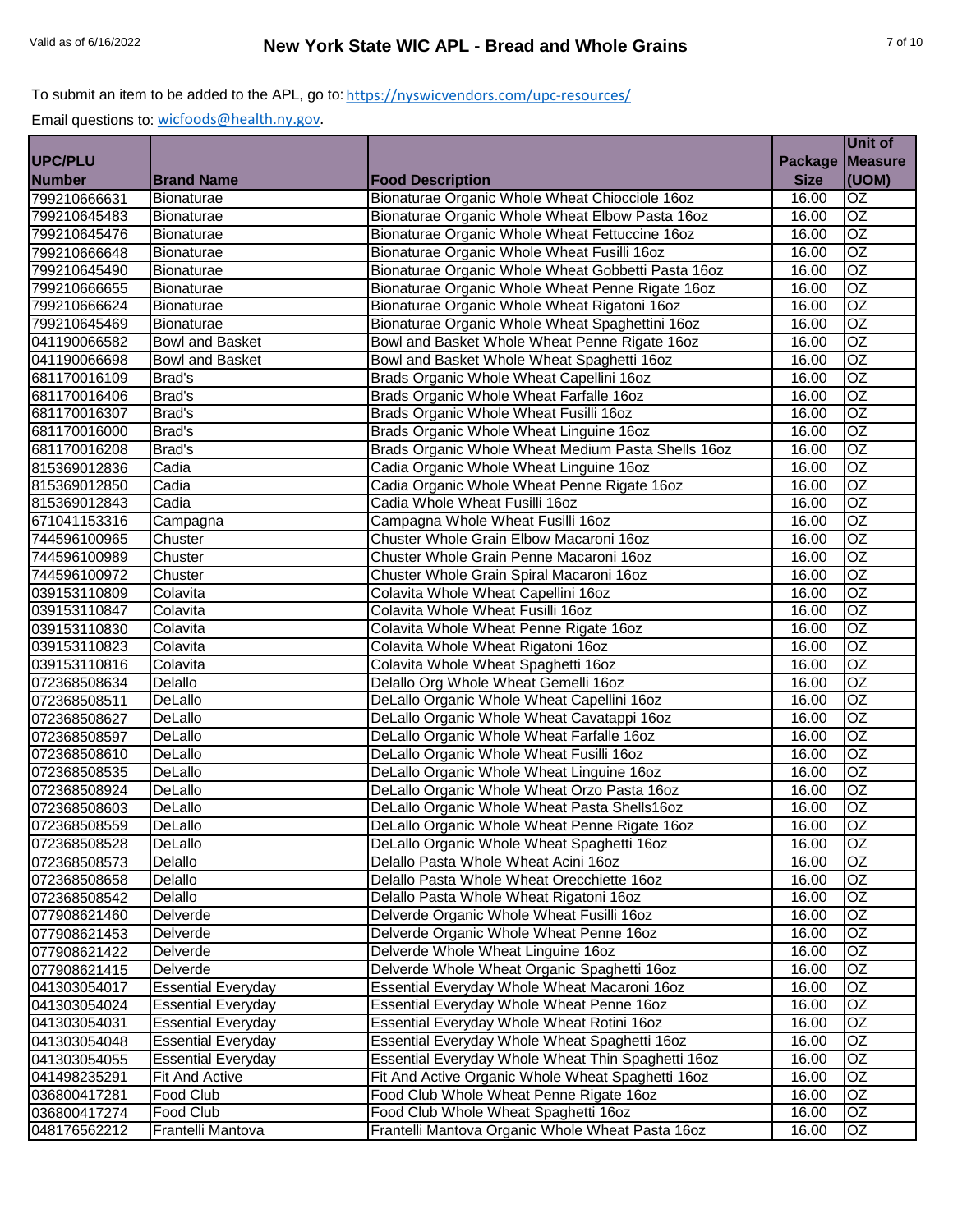|                |                        |                                                    |                | Unit of         |
|----------------|------------------------|----------------------------------------------------|----------------|-----------------|
| <b>UPC/PLU</b> |                        |                                                    | <b>Package</b> | <b>Measure</b>  |
| <b>Number</b>  | <b>Brand Name</b>      | <b>Food Description</b>                            | <b>Size</b>    | (UOM)           |
| 048176562014   | Fratelli Mantova       | Fratelli Mantova Organic Whole Wheat Pasta 16oz    | 16.00          | OZ              |
| 036800441705   | <b>Full Circle</b>     | Full Circle Org 100% Whole Wheat Penne Rigate 16oz | 16.00          | $\overline{OZ}$ |
| 036800441736   | <b>Full Circle</b>     | Full Circle Org 100% Whole Wheat Rotini 16oz       | 16.00          | <b>OZ</b>       |
| 036800049772   | <b>Full Circle</b>     | Full Circle Organic Whole Wheat Angel Hair 16oz    | 16.00          | OZ              |
| 036800049802   | <b>Full Circle</b>     | Full Circle Organic Whole Wheat Spaghetti 16oz     | 16.00          | $\overline{OZ}$ |
| 085164000295   | Garofalo               | Garofalo Whole Wheat Pappardelle 16oz              | 16.00          | $\overline{OZ}$ |
| 085164000240   | Garofalo               | Garofalo Whole Wheat Pasta 16oz                    | 16.00          | $\overline{OZ}$ |
| 026825004009   | Gia Russa              | Gia Russa 100% Whole Wheat Angel Hair Pasta 16oz   | 16.00          | OZ              |
| 026825004023   | Gia Russa              | Gia Russa 100% Whole Wheat Linguine 16oz           | 16.00          | $\overline{OZ}$ |
| 026825004030   | Gia Russa              | Gia Russa 100% Whole Wheat Penne Rigate 16oz       | 16.00          | <b>OZ</b>       |
| 026825004047   | Gia Russa              | Gia Russa 100% Whole Wheat Rotini 16oz             | 16.00          | $\overline{OZ}$ |
| 026825004078   | Gia Russa              | Gia Russa 100% Whole Wheat Spaghetti 16oz          | 16.00          | $\overline{OZ}$ |
| 026825004016   | Gia Russa              | Gia Russa 100% Whole Wheat Thin Spaghetti 16oz     | 16.00          | OZ              |
| 026825004085   | Gia Russa              | Gia Russa Whole Wheat Medium Pasta Shells 16oz     | 16.00          | <b>OZ</b>       |
| 026825004054   | Gia Russa              | Gia Russa Whole Wheat Roman Rigatoni 16oz          | 16.00          | $\overline{OZ}$ |
| 085239100288   | Good and Gather        | Good and Gather Org Whole Wheat Spaghetti 16oz     | 16.00          | $\overline{OZ}$ |
| 085239100257   | Good and Gather        | Good and Gather Organic Whole Wheat Farfalle 16oz  | 16.00          | OZ              |
| 085239095461   | <b>Good and Gather</b> | Good and Gather Whole Wheat Rotini 16oz            | 16.00          | $\overline{OZ}$ |
| 085239095478   | Good and Gather        | Good and Gather Whole Wheat Spaghetti 16oz         | 16.00          | $\overline{OZ}$ |
| 078742152035   | Great Value            | Great Value Whole Wheat Elbow Pasta 16oz           | 16.00          | $\overline{OZ}$ |
| 078742152004   | <b>Great Value</b>     | Great Value Whole Wheat Linguine 16oz              | 16.00          | $\overline{OZ}$ |
| 078742152011   | <b>Great Value</b>     | Great Value Whole Wheat Penne 16oz                 | 16.00          | OZ              |
| 078742152028   | <b>Great Value</b>     | Great Value Whole Wheat Rotini 16oz                | 16.00          | $\overline{OZ}$ |
| 078742066646   | <b>Great Value</b>     | Great Value Whole Wheat Spaghetti 16oz             | 16.00          | $\overline{OZ}$ |
| 078742151991   | <b>Great Value</b>     | Great Value Whole Wheat Thin Spaghetti 16oz        | 16.00          | $\overline{OZ}$ |
| 047325909205   | Heartland              | Heartland Whole Wheat Elbow Pasta 16oz             | 16.00          | OZ              |
| 047325907607   | Heartland              | Heartland Whole Wheat Rotini 16oz                  | 16.00          | $\overline{OZ}$ |
| 071518000332   | <b>Hodgson Mill</b>    | Hodgson Mill Whole Wheat Angel Hair Pasta 16oz     | 16.00          | $\overline{OZ}$ |
| 071518000189   | Hodgson Mill           | Hodgson Mill Whole Wheat Elbow Pasta 16oz          | 16.00          | OZ              |
| 071518000165   | Hodgson Mill           | Hodgson Mill Whole Wheat Spaghetti 16oz            | 16.00          | $\overline{OZ}$ |
| 071518000240   | Hodgson Mill           | Hodgson Mill Whole Wheat Spiral Pasta 16oz         | 16.00          | $\overline{OZ}$ |
| 071518000295   | <b>Hodgson Mill</b>    | Hodgson Mill Whole Wheat Thin Spaghetti 16oz       | 16.00          | <b>OZ</b>       |
| 037212312805   | La Molisana            | La Molisana Whole Wheat Fusilli 16oz               | 16.00          | OZ              |
| 037212001006   | La Molisana            | La Molisana Whole Wheat Spaghetti 16oz             | 16.00          | $\overline{OZ}$ |
| 078328001306   | Landau                 | Landau 100% Whole Wheat Elbow Pasta 16oz           | 16.00          | $\overline{OZ}$ |
| 078328001337   | Landau                 | Landau 100% Whole Wheat Penne 16oz                 | 16.00          | <b>OZ</b>       |
| 078328001351   | Landau                 | Landau 100% Whole Wheat Spaghetti 16oz             | 16.00          | OZ              |
| 078328001313   | Landau                 | Landau 100% Whole Wheat Spiral Pasta 16oz          | 16.00          | OZ              |
| 078328001368   | Landau                 | Landau Organic Whole Wheat Macaroni 16oz           | 16.00          | OZ              |
| 078328001320   | Landau                 | Landau Organic Whole Wheat Spaghetti 16oz          | 16.00          | OZ              |
| 744596100705   | Landaus                | Landaus Whole Grain Elbow Macaroni 16oz            | 16.00          | OZ              |
| 744596100712   | Landaus                | Landaus Whole Grain Spiral 16oz                    | 16.00          | OZ              |
| 041486100013   | Luigi Vitelli          | Luigi Vitelli Organic Whole Wheat Capellini 16oz   | 16.00          | OZ              |
| 041486101249   | Luigi Vitelli          | Luigi Vitelli Organic Whole Wheat Fusilli 16oz     | 16.00          | OZ              |
| 041486100174   | Luigi Vitelli          | Luigi Vitelli Organic Whole Wheat Linguine 16oz    | 16.00          | OZ              |
| 041486100860   | Luigi Vitelli          | Luigi Vitelli Organic Whole Wheat PenneRigate 16oz | 16.00          | OZ              |
| 041486100273   | Luigi Vitelli          | Luigi Vitelli Organic Whole Wheat Rigatoni 16oz    | 16.00          | OZ              |
| 041486101089   | Luigi Vitelli          | Luigi Vitelli Organic Whole Wheat Spaghetti 16oz   | 16.00          | OZ              |
| 041486100358   | Luigi Vitelli          | Luigi Vitelli Whole Wheat Elbows 16oz              | 16.00          | OZ              |
| 075017022505   | Mishpacha              | Mishpacha Whole Wheat Elbows 16oz                  | 16.00          | OZ              |
| 075017022536   | Mishpacha              | Mishpacha Whole Wheat Spirals 16oz                 | 16.00          | OZ              |
| 688267204302   | Natures Promise        | Natures Promise Organic Whole Wheat Penne 16oz     | 16.00          | OZ.             |
| 688267204296   | Natures Promise        | Natures Promise Organic Whole Wheat Spaghetti 16oz | 16.00          | OZ              |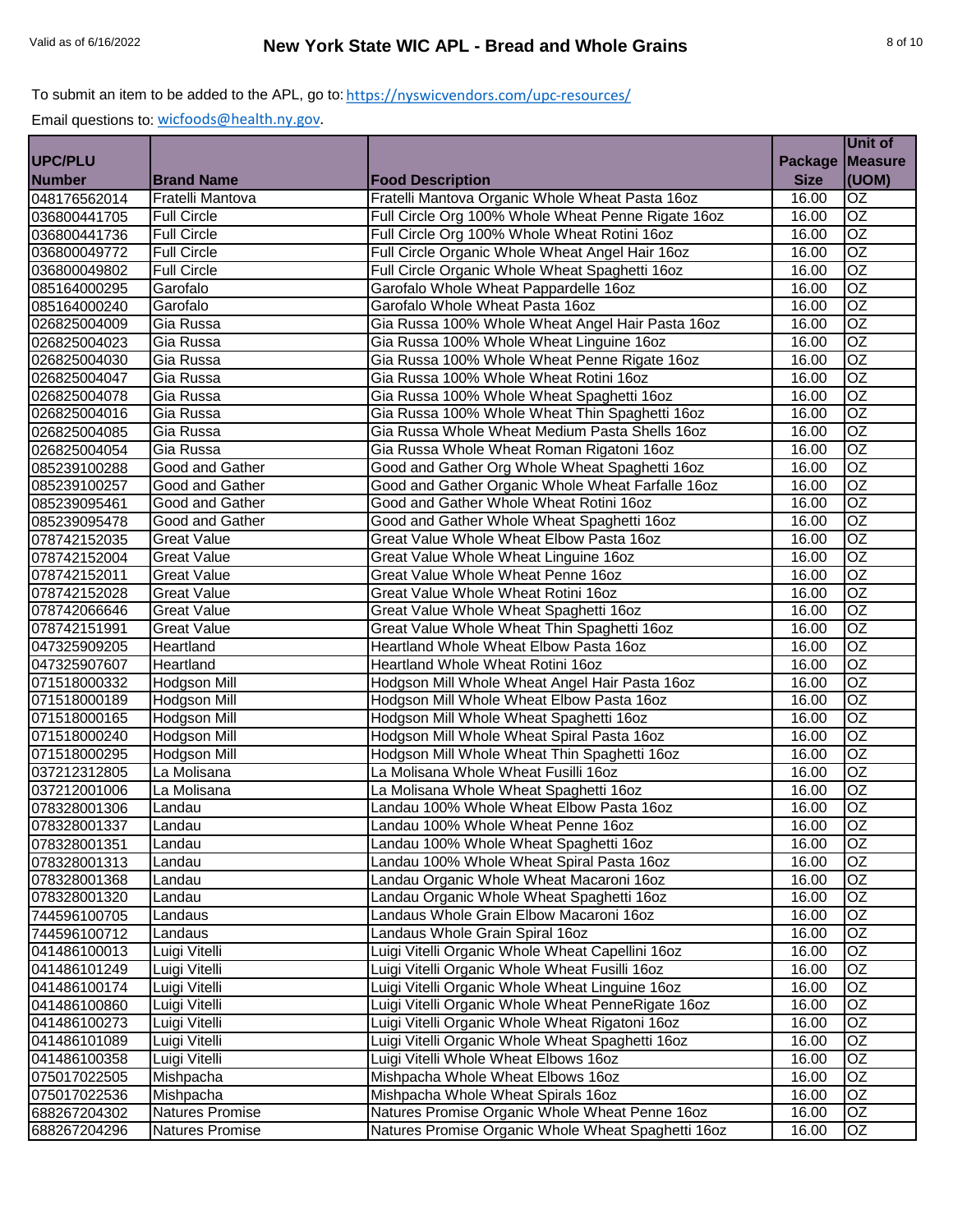|                |                         |                                                    |                | Unit of         |
|----------------|-------------------------|----------------------------------------------------|----------------|-----------------|
| <b>UPC/PLU</b> |                         |                                                    | <b>Package</b> | <b>Measure</b>  |
| <b>Number</b>  | <b>Brand Name</b>       | <b>Food Description</b>                            | <b>Size</b>    | (UOM)           |
| 688267053122   | Nature's Promise        | Natures Promise Whole Wheat Rigatoni 16oz          | 16.00          | OZ              |
| 079893405315   | O Organics              | O Organics 100% Whole Wheat Rotini 16oz            | 16.00          | OZ              |
| 079893405247   | O Organics              | O Organics 100% Whole Wheat Spaghetti 16oz         | 16.00          | OZ              |
| 079893505107   | O Organics              | O Organics Whole Wheat Elbow Macaroni 16oz         | 16.00          | OZ              |
| 079893505077   | O Organics              | O Organics Whole Wheat Penne Rigate 16oz           | 16.00          | $\overline{OZ}$ |
| 760695016389   | Pasta Isabella          | Pasta Isabella Whole Wheat Pasta 16oz              | 16.00          | $\overline{OZ}$ |
| 760695016372   | Pasta Isabella          | Pasta Isabella Whole Wheat Spaghetti 16oz          | 16.00          | $\overline{OZ}$ |
| 868071000219   | Pastaio                 | Pastaio Organic Whole Wheat Spaghetti 16oz         | 16.00          | OZ              |
| 089397100265   | Racconto                | Raaonto Whole Wheat Rigatoni 16oz                  | 16.00          | $\overline{OZ}$ |
| 089397100067   | Racconto                | Racconto Whole Wheat Capellini 16oz                | 16.00          | <b>OZ</b>       |
| 089397100890   | Racconto                | Racconto Whole Wheat Elbow Pasta 16oz              | 16.00          | $\overline{OZ}$ |
| 089397100852   | Racconto                | Racconto Whole Wheat Farfalle 16oz                 | 16.00          | $\overline{OZ}$ |
| 089397100104   | Racconto                | Racconto Whole Wheat Linguine 16oz                 | 16.00          | OZ              |
| 089397100449   | Racconto                | Racconto Whole Wheat Penne Rigatoni 16oz           | 16.00          | <b>OZ</b>       |
| 089397100562   | Racconto                | Racconto Whole Wheat Rotini 16oz                   | 16.00          | $\overline{OZ}$ |
| 089397100173   | Racconto                | Racconto Whole Wheat Spaghetti 16oz                | 16.00          | $\overline{OZ}$ |
| 033400721169   | Ronzoni                 | Ronzoni Healthy Harvest Rotini 16oz                | 16.00          | OZ              |
| 033400721107   | Ronzoni                 | Ronzoni Healthy Harvest Spaghetti 16oz             | 16.00          | $\overline{OZ}$ |
| 033400721138   | Ronzoni                 | Ronzoni Whole Grain Linguine 16oz                  | 16.00          | $\overline{OZ}$ |
| 033400721145   | Ronzoni                 | Ronzoni Whole Grain Penne Rigate 16oz              | 16.00          | $\overline{OZ}$ |
| 033400721121   | Ronzoni                 | Ronzoni Whole Grain Thin Spaghetti 16 oz           | 16.00          | $\overline{OZ}$ |
| 190484001881   | Santa Sophia            | Santa Sophia Whole Wheat Spaghetti 16oz            | 16.00          | OZ              |
| 041190053957   | ShopRite                | ShopRite Whole Wheat Penne Rigate 16oz             | 16.00          | $\overline{OZ}$ |
| 041190053636   | ShopRite                | ShopRite Whole Wheat Rotini 16oz                   | 16.00          | $\overline{OZ}$ |
| 041190053629   | ShopRite                | ShopRite Whole Wheat Spaghetti 16oz                | 16.00          | $\overline{OZ}$ |
| 041190053612   | ShopRite                | ShopRite Whole Wheat Thin Spaghetti 16oz           | 16.00          | OZ              |
| 015400873260   | Shurfine                | Shurfine Whole Wheat Penne Rigate 16oz             | 16.00          | $\overline{OZ}$ |
| 015400873253   | Shurfine                | Shurfine Whole Wheat Spaghetti 16oz                | 16.00          | $\overline{OZ}$ |
| 021130507320   | Signature Select        | Signature Select Thin Whole Wheat Spaghetti 16oz   | 16.00          | OZ              |
| 021130507337   | Signature Select        | Signature Select Whole Wheat Elbow Macaroni 16oz   | 16.00          | OZ              |
| 021130507306   | Signature Select        | Signature Select Whole Wheat Linguine 16oz         | 16.00          | OZ              |
| 021130507290   | <b>Signature Select</b> | Signature Select Whole Wheat Penne Rigate 16oz     | 16.00          | <b>OZ</b>       |
| 021130507313   | <b>Signature Select</b> | Signature Select Whole Wheat Rotini 16oz           | 16.00          | OZ              |
| 021130507283   | Signature Select        | Signature Select Whole Wheat Spaghetti 16oz        | 16.00          | $\overline{OZ}$ |
| 085239388716   | <b>Simply Balanced</b>  | Simply Balanced Organic Whole Wheat Farfalle 16oz  | 16.00          | $\overline{OZ}$ |
| 085239388853   | Simply Balanced         | Simply Balanced Organic Whole Wheat Fusilli 16oz   | 16.00          | <b>OZ</b>       |
| 085239388846   | Simply Balanced         | Simply Balanced Organic Whole Wheat Penne 16oz     | 16.00          | OZ              |
| 085239388877   | Simply Balanced         | Simply Balanced Organic Whole Wheat Spaghetti 16oz | 16.00          | OZ              |
| 077890458914   | Wegmans                 | Wegmans Org IC Whole Wheat Farfalle 16oz           | 16.00          | OZ              |
| 077890458945   | Wegmans                 | Wegmans Org IC Whole Wheat Fusilli 16oz            | 16.00          | OZ.             |
| 077890458884   | Wegmans                 | Wegmans Org IC Whole Wheat Linguine 16oz           | 16.00          | OZ.             |
| 077890458921   | Wegmans                 | Wegmans Org IC Whole Wheat Orzo Pasta 16oz         | 16.00          | OZ              |
| 077890458860   | Wegmans                 | Wegmans Org IC Whole Wheat Penne Rigate 16oz       | 16.00          | OZ              |
| 077890458839   | Wegmans                 | Wegmans Org IC Whole Wheat Spaghetti 16oz          | 16.00          | OZ              |
| 077890189252   | Wegmans                 | Wegmans Organic Whole Wheat Farfalle 16oz          | 16.00          | OZ              |
| 077890189238   | Wegmans                 | Wegmans Organic Whole Wheat Fusilli 16oz           | 16.00          | OZ              |
| 077890189207   | Wegmans                 | Wegmans Organic Whole Wheat Linguine 16oz          | 16.00          | OZ              |
| 077890346822   | Wegmans                 | Wegmans Organic Whole Wheat Orzo Pasta 16oz        | 16.00          | OZ              |
| 077890189221   | Wegmans                 | Wegmans Organic Whole Wheat Penne Rigate 16oz      | 16.00          | OZ              |
| 077890189191   | Wegmans                 | Wegmans Organic Whole Wheat Spaghetti 16oz         | 16.00          | OZ              |
| 041497281176   | Weis                    | Weis Organic Whole Wheat Angel Hair Pasta 16oz     | 16.00          | OZ              |
| 041497281183   | Weis                    | Weis Organic Whole Wheat Spaghetti Pasta 16oz      | 16.00          | OZ.             |
| 041497280339   | Weis                    | Weis Quality Whole Wheat Angel Hair Pasta 16oz     | 16.00          | OZ              |
|                |                         |                                                    |                |                 |